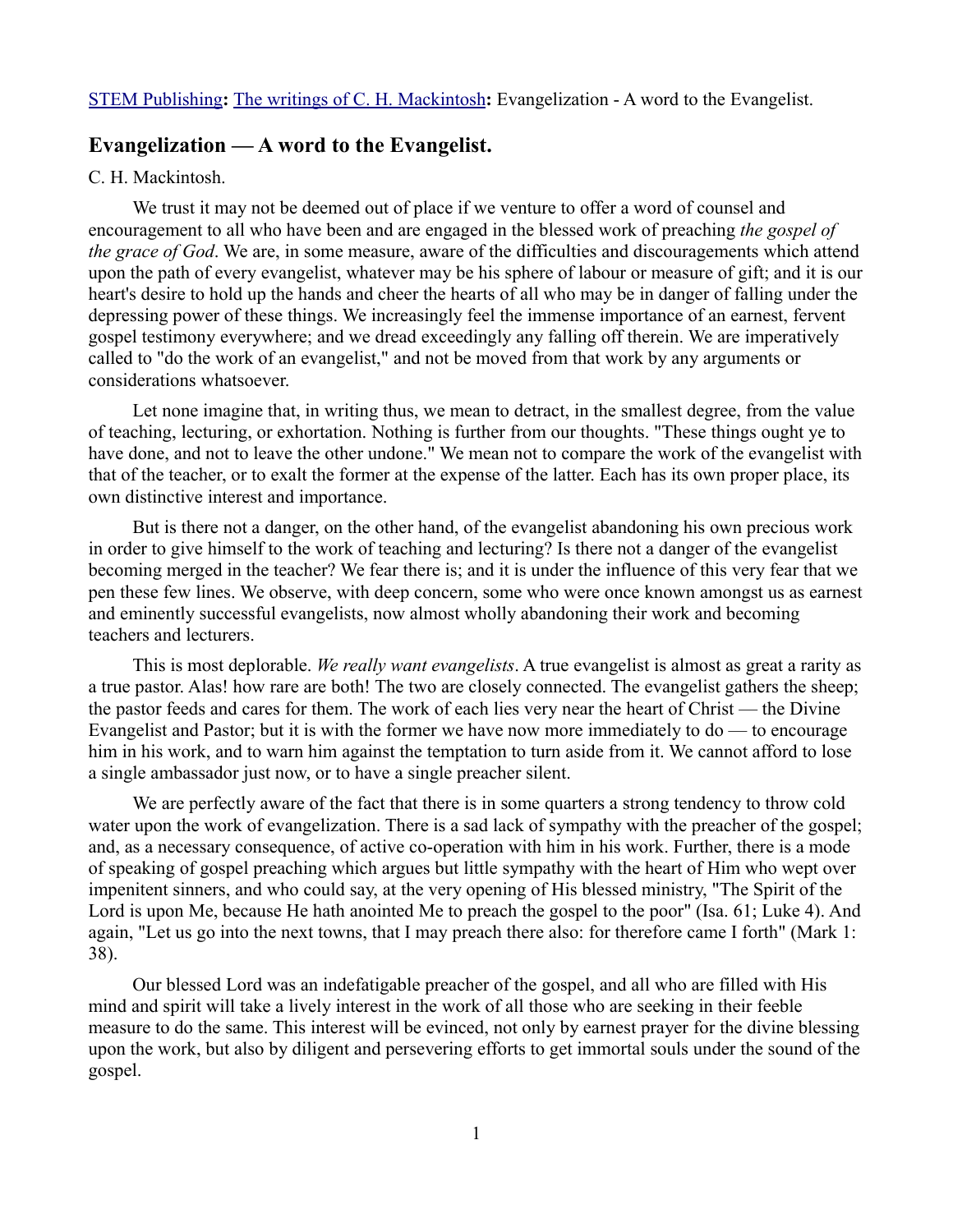This is the way to help the evangelist, and this way lies open to every member of the Church of God — man, woman, or child. All can thus help forward the glorious work of evangelization. If each member of the assembly were to work diligently and prayerfully in this way, how different would it be with the Lord's dear servants who are seeking to make known the unsearchable riches of Christ.

But, alas! how often is it otherwise. How often do we hear even those who are of some repute for intelligence and spirituality, when referring to meetings for gospel testimony, say, "Oh, I am not going there; it is only the gospel." Think of that! "Only the gospel." If they would put the idea into other words, they might say, "It is only the heart of God — only the precious blood of Christ — only the glorious record of the Holy Ghost."

This would be putting the thing plainly. Nothing is more sad than to hear professing Christians speak in this way. It proves too clearly that their souls are very far away from the heart of Jesus. We have invariably found that those who think and speak slightingly of the work of the evangelist are persons of very little spirituality; and on the other hand, the most devoted, the most true hearted, the best taught saints of God, are always sure to take a profound interest in that work. How could it be otherwise? Does not the voice of Holy Scripture bear the clearest testimony to the fact of the interest of the Trinity in the work of the gospel? Most assuredly it does.

Who first preached the gospel? Who was the first herald of salvation? Who first announced the good news of the bruised Seed of the woman? The Lord God Himself, in the garden of Eden. This is a telling fact in connection with our theme. And further, let us ask, who was the most earnest, laborious, and faithful preacher that ever trod this earth? The Son of God. And who has been preaching the gospel for the last eighteen centuries? The Holy Ghost sent down from Heaven.

Thus then we have the Father, the Son, and the Holy Ghost all actually engaged in the work of evangelization; and if this be so, who are we to dare to speak slightingly of such a work? Nay, rather may our whole moral being be stirred by the power of the Spirit of God so that we may be able to add our fervent and deep Amen to those precious words of inspiration, "How beautiful are the feet of them that preach the gospel of peace, and bring glad tidings of good things!" (Isa. 52: 7; Rom. 10: 15)

But it may be that these lines shall be scanned by some one who has been engaged in the work of preaching the gospel, and is beginning to feel rather discouraged. It may be that he has been called to preach in the same place for years, and he feels burdened by the thought of having to address the same audience, on the same subject, week after week, month after month, year after year. He may feel at a loss for something new, something fresh, some variety. He may sigh for some new sphere, where the subjects which are familiar to him will be new to the people. Or, if this cannot be, he may feel led to substitute lectures and expositions for the fervid, pointed, earnest preaching of the gospel.

If we have in any measure set forth the reader's feelings on this subject, we think it will greatly help him in his work to bear in mind that the one grand theme of the true evangelist is Christ. The power to handle that theme is the Holy Ghost. The one to whom that theme is to be unfolded is the poor lost sinner. Now, Christ is ever new; the power of the Holy Ghost is ever fresh; the soul's condition and destiny ever intensely interesting.

Furthermore, it is well for the evangelist to bear in mind, on every fresh occasion of rising to preach, that his unconverted hearers are totally ignorant of the gospel, and hence he should preach as though it were the first time they had ever heard the message, and the first time he had ever delivered it. For, be it remembered, the preaching of the gospel, in the divine acceptation of the phrase, is not a mere barren statement of evangelical doctrine — a certain form of words enunciated over and over again in wearisome routine. Far, very far from it. The gospel is really the large loving heart of God welling up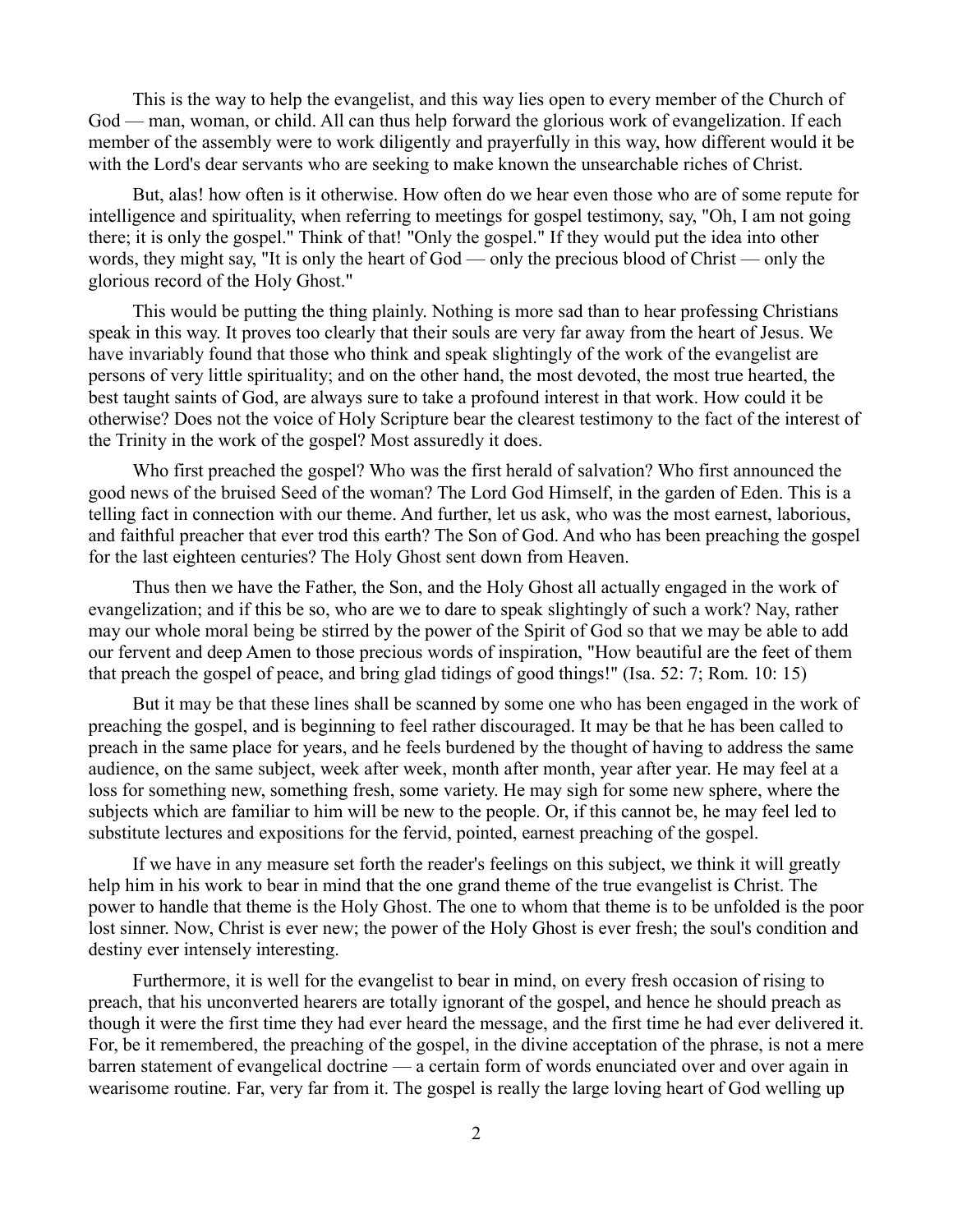and flowing forth toward the poor lost sinner in streams of life and salvation. It is the presentation of the atoning death and glorious resurrection of the Son of God; and all this in the present energy, glow, and freshness of the Holy Ghost, from the exhaustless mine of Holy Scripture.

Moreover, the one absorbing object of the preacher is to win souls for Christ, to the glory of God. For this he labours and pleads; for this he prays, weeps, and agonises; for this he thunders, appeals, and grapples with the heart and conscience of his hearer. His object is not to teach doctrines, though doctrines may be taught; his object is not to expound Scripture, though Scripture may be expounded. These things lie within the range of the teacher or lecturer; but let it never be forgotten, the preacher's object is to bring the Saviour and the sinner together — to win souls to Christ. May God by His Spirit keep these things ever before our hearts, so that we may have a deeper interest in the glorious work of evangelization!

We would, in conclusion, merely add a word of exhortation in reference to the Lord's Day evening. We would, in all affection, say to our beloved and honoured fellow-labourers, Seek to give that one hour to the great business of the soul's salvation. There are 168 hours in the week, and, surely, it is the least we may devote one of these to this momentous work. It so happens that during that interesting hour we can get the ear of our fellow-sinner. Oh, let us use it to pour in the sweet story of God's free love and of Christ's full salvation.

## A MOTTO FOR THE EVANGELIST.

#### 2 Corinthians 10:16

"TO PREACH THE GOSPEL in the regions beyond you." These words, while they set forth the large-heartedness of the self-denying and devoted apostle, do also furnish a fine model for the evangelist, in every age. The gospel is a traveller; and the preacher of the gospel must be a traveller likewise. The divinely-qualified and divinely-sent evangelist will fix his eye upon "the world." He will embrace, in his benevolent design, the human family From house to house; from street to street from city to city; from province to province — from kingdom to kingdom; from continent to continent; from pole to pole. Such is the range of "the good news," and the publisher thereof. "The regions beyond" must ever be the grand gospel motto. No sooner has the gospel lamp cast its cheering beams over a district, than the bearer of that map must think of the regions beyond. Thus the work goes on. Thus the mighty tide of grace rolls, in enlightening and saving power, over a dark world which lies in "the region of the shadow of death."Waft, waft, ye winds, the story,And you, ye waters roll,Till, like a sea of glory,It spreads from pole to pole.

Christian reader, are you thinking of "the regions beyond you"? This expression may, in your case, mean the next house, the next street, the next village, the next city, the next kingdom, or the next continent. The application is for your own heart to ponder; but say, are you thinking of "the regions beyond you"? I do not want you to abandon your present post, at all; or, at least, not until you are fully persuaded that your work, at that post, is done. But, remember, the gospel plough should never stand still. "Onward" is the motto of every true evangelist. Let the shepherds abide by the flocks; but let the evangelists betake themselves hither and thither, to gather the sheep. Let them sound the gospel trump, far and wide, over the dark mountains of this world, to gather together the elect of God. This is the design of the gospel. This should be the object of the evangelist, as he sighs after "the regions beyond." When Caesar beheld, from the coast of Gaul, the white cliffs of Britain, he earnestly longed to carry his arms thither. The evangelist, on the other hand, whose heart beats in unison with the heart of Jesus, as he casts his eye over the map of the world, longs to carry the gospel of peace into regions which have heretofore been wrapped in midnight gloom, covered with the dark mantle of superstition, or blasted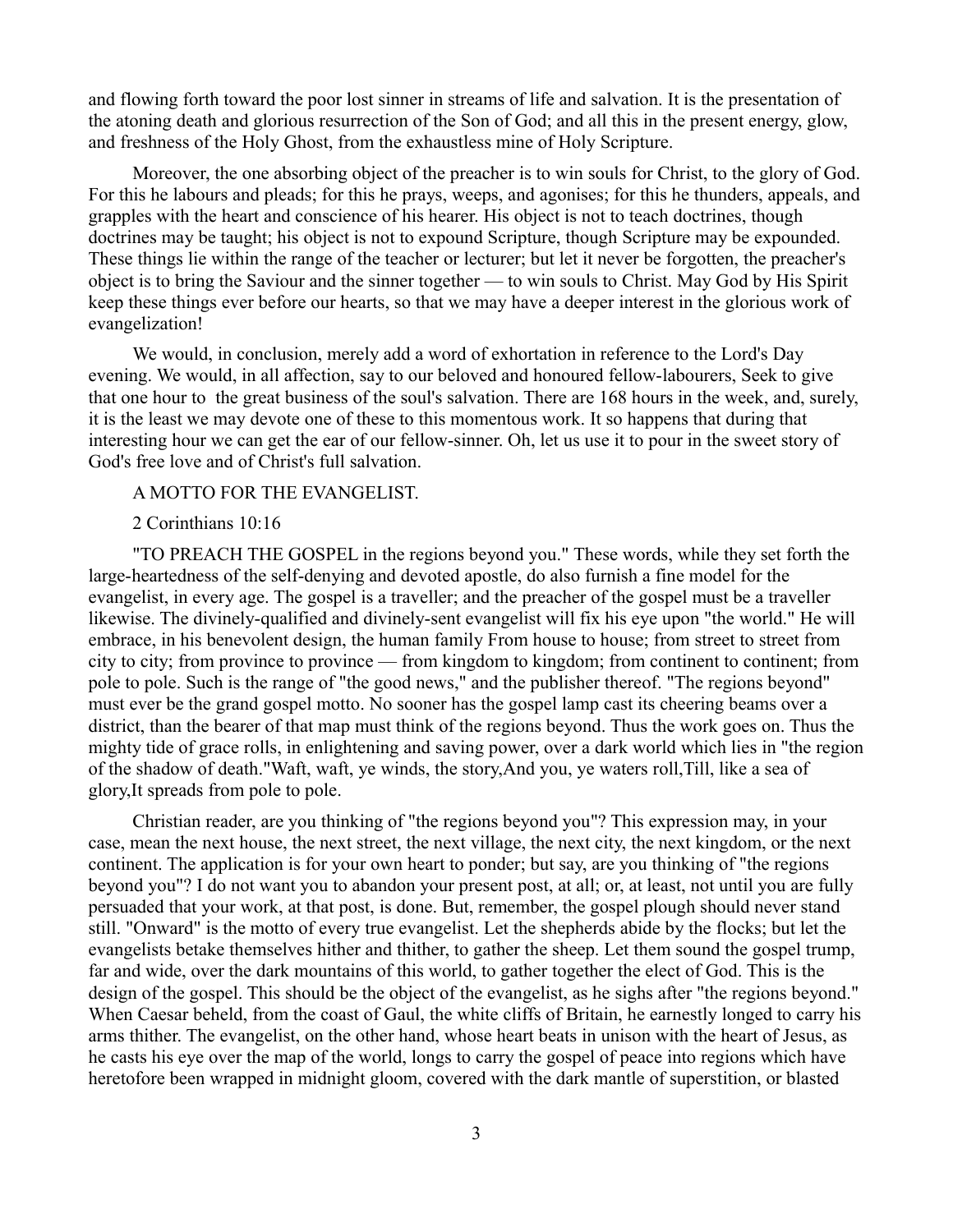beneath the withering influences of "a form of godliness without the power."

It would, I believe, be a profitable question for many of us to put to ourselves, how far we are discharging our holy responsibilities to "the regions beyond." I believe the Christian who is not cultivating and manifesting an evangelistic spirit, is in a deplorable condition. I believe, too, that the assembly which is not cultivating and manifesting an evangelistic spirit is in a dead state. One of the truest marks of spiritual growth and prosperity, whether in an individual, or in an assembly, is earnest anxiety after the conversion of souls. This anxiety will swell the bosom with most generous emotions; yea, it will break forth, in copious streams of benevolent exertion, ever flowing toward "the regions beyond." It is hard to believe that "the Word of Christ" is "dwelling richly" in any one who is not making some effort to impart that Word to his fellow sinners. It matters not what may be the amount of the effort; it may be to drop a few words in the ear of a friend, to give a tract, to pen a note, to breathe a prayer. But one thing is certain, namely, that a healthy vigorous Christian will be an evangelistic Christian — a teller of good news — one whose sympathies, desires, and energies, are ever going forth toward "the regions beyond." "I must preach the gospel to other cities also, therefore am I sent." Such was the language of the divine Evangelist.

It is very doubtful whether many of the servants of Christ have not erred in allowing themselves, through one influence or another, to become too much localised — too much tied to one place. They have dropped into routine work — into a round of stated preaching, in the same place, and, in many cases, have paralysed themselves and paralysed their hearers also. I speak not, now, of the labours of the pastor, the elder, or the teacher, which must, of course, be carried on in the midst of those who are the proper subjects of such labours. I refer more particularly to the evangelist. Such an one should never suffer himself to become localised. The world is his sphere — "the regions beyond," his motto to gather out God's elect, his object — the current of the Spirit, his line of direction. If the reader should be one whom God has called and fitted to be an evangelist, let him remember these four things, the sphere, the motto, the object, and the line of direction which all must adopt, if they would prove fruitful labourers in the gospel field.

Finally, whether the reader be an evangelist or not, I would earnestly entreat him to examine how far he is seeking to further the gospel of Christ. We really must not stand idle. Time is short! Eternity is rapidly posting on! The Master is most worthy! Souls are most precious! The season for work will soon close! Let us, then, in the name of the Lord, be up and doing. And when we have done what we can, in the regions around, let us carry the precious gospel into "the regions beyond.

## "THE WORK OF AN EVANGELIST Acts 16: 8-31

We ventured to offer a word to the evangelist, which we now follow up with a paper on the evangelist's work; and we cannot do better than select, as the basis of our remarks, a page from the missionary record of one of the greatest evangelists that ever lived. The passage of Scripture that stands at the head of this article furnishes specimens of three distinct classes of hearers, and also the method in which they were met by the great apostle of the Gentiles, guided, most surely, by the Holy Ghost.

We have, first, *the earnest seeker*; secondly, *the false professor*; and thirdly, *the hardened sinner*. These three classes are to be met everywhere, and at all times, by the Lord's workman; and hence we may be thankful for an inspired account of the right mode of dealing with such. It is most desirable that those who go forth with the gospel should have skill in dealing with the various conditions of soul that come before them, from day to day; and there can be no more effectual way of attaining this skill than the careful study of the models given us by God the Holy Ghost.

Let us then, in the first place, look at the narrative of the earnest seeker.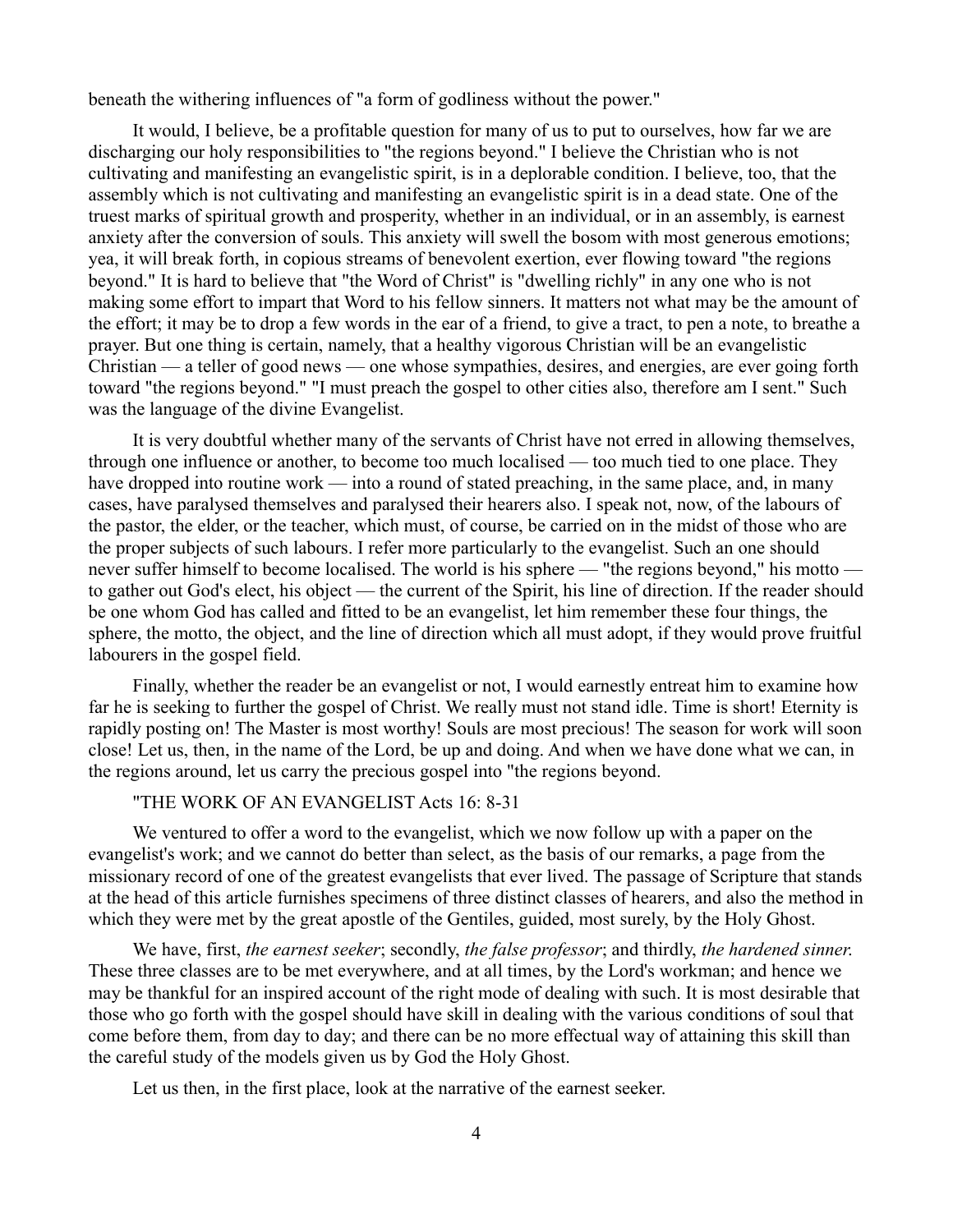The laborious apostle, in the course of his missionary journeyings, came to Troas, and there a vision appeared to him in the night, "There stood a man of Macedonia, and prayed him, saying, Come over into Macedonia and help us. And after he had seen the vision, immediately we endeavoured to go into Macedonia, assuredly gathering that the Lord had called us for to preach the gospel unto them. Therefore loosing from Troas, we came with a straight course to Samothracia, and the next day to Neapolis; and from thence to Philippi, which is the chief city of that part of Macedonia, and a colony: and we were in that city abiding certain days.

"And on the Sabbath we went out of the city by a river side, where prayer was wont to be made; and we sat down, and spake unto the women which resorted thither. And a certain woman named Lydia, a seller of purple, of the city of Thyatira, which worshipped God, heard us; whose heart the Lord opened, that she attended unto the things that were spoken of Paul. And when she was baptised, and her household, she besought us, saying, If ye have judged me to be faithful to the Lord, come into my house and abide there. And she constrained us" (Acts 16: 8-15).

Here, then, we have a touching picture — something well worth gazing at and pondering. It is a picture of one who, having through grace gotten a measure of light, was living up to it, and was earnestly seeking for more. Lydia, the seller of purple, belonged to the same interesting generation as the eunuch of Ethiopia, and the centurion of Caesarea. All three appear on the page of inspiration as quickened souls not emancipated — not at rest — not satisfied. The eunuch had gone from Ethiopia to Jerusalem in search of something on which to rest his anxious soul. He had left that city still unsatisfied, and was devoutly and earnestly hanging over the precious page of inspiration. The eye of God was upon him, and He sent His servant Philip with the very message that was needed to solve his difficulties, answer his questions, and set his soul at rest.

God knows how to bring the Philips and the eunuchs together. He knows how to prepare the heart for the message and the message for the heart. The eunuch was a worshiper of God; but Philip is sent to teach him how to see God in the face of Jesus Christ. This was precisely what he wanted. It was a flood of fresh light breaking in upon his earnest spirit, setting his heart and conscience at rest, and sending him on his way rejoicing. He had honestly followed the light as it broke in upon his soul, and God sent him more.

Thus it is ever. "To him that hath shall more be given." There never was a soul who sincerely acted up to his light that did not get more light. This is most consolatory and encouraging to all anxious inquirers. If the reader belongs to this class, let him take courage. If he is one of those with whom God has begun to work, then let him rest assured of this, that He who hath begun a good work will perform the same until the day of Jesus Christ. He will, most surely, perfect that which concerneth His people.

But let no one fold his arms, settle upon his oars, and coolly say, "I must wait God's time for more light. I can do nothing — my efforts are useless. When God's time comes I shall be all right; till then, I must remain as I am." These were not the thoughts or feelings of the Ethiopian eunuch. He was one of the earnest seekers; and all earnest seekers are sure to be happy finders. It must be so, for "God is a rewarder of them that diligently seek Him" (Heb. 11: 6).

So also with the centurion of Caesarea. He was a man of the same stamp. He lived up to his light. He fasted, he prayed, and gave alms. We are not told whether he had read the sermon on the mount: but it is remarkable that he exercised himself in the three grand branches of practical righteousness set forth by our Lord in the sixth chapter of Matthew. [The reader will notice that in Matthew 6: 1, the marginal reading is the correct one: "Take heed that ye do not your righteousness before men, to be seen of them." Then we have the three departments of this righteousness, namely, alms-giving (ver. 2); prayer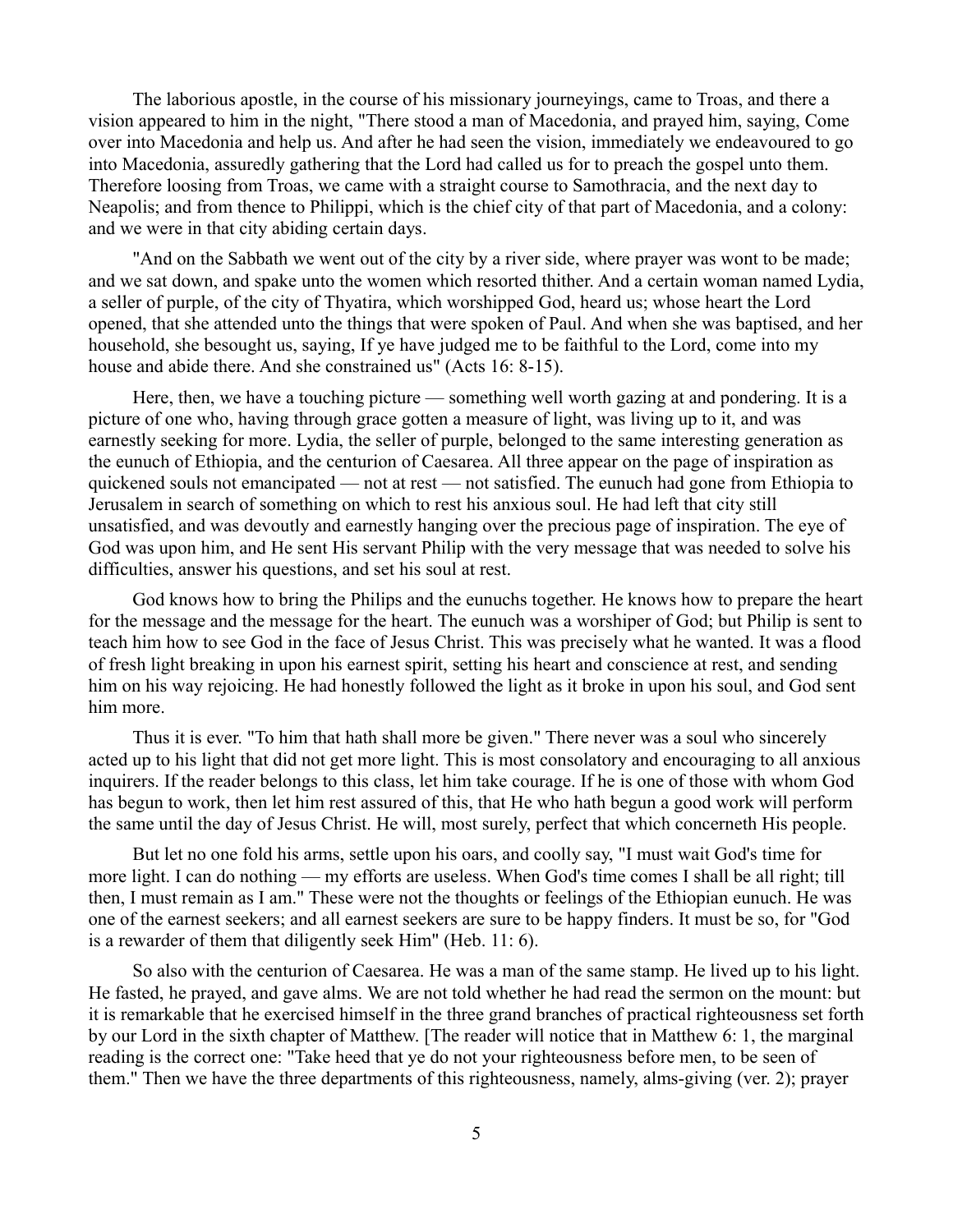(ver. 3) fasting (ver. 16). These were the very things Cornelius was doing. In short, he feared God, and was working righteousness, according to his measure of light.] He was moulding his conduct and shaping his way according to the standard which God had set before him. His righteousness exceeded the righteousness of the scribes and Pharisees, and therefore he entered the kingdom. He was, through grace a real man, earnestly following the light as it streamed in upon his soul, and he was led into the full blaze of the gospel of the grace of God. God sent a Peter to Cornelius, as he had sent a Philip to the eunuch. The prayers and alms had gone up as a memorial before God, and Peter was sent with a message of full salvation through a crucified and risen Saviour.

Now it is quite possible that there are persons who, having been rocked in the cradle of easygoing evangelical profession, and trained up in the flippant formalism of a self-indulgent, heavenmade-easy religion, are ready to condemn the pious conduct of Cornelius, and pronounce it the fruit of ignorance and legality. Such persons have never known what it was to deny themselves a single meal, or to spend an hour in real, earnest prayer, or to open their hand, in true benevolence, to meet the wants of the poor. They have heard and learnt, perchance, that salvation is not to be gained by such means that we are justified by faith without works — that it is to him that worketh not, but believeth on Him that justifieth the ungodly.

All this is most true; but what right have we to imagine that Cornelius was praying, fasting, and giving alms in order to earn salvation? None whatever — at least if we are to be governed by the inspired narrative, and we have no other means of knowing aught about this truly excellent and interesting character. He was informed by the angel that his prayers and his alms had gone up as a memorial before God. Is not this a clear proof that these prayers and alms were not the trappings of self-righteousness, but the fruits of a righteousness based on the knowledge which he had of God? Surely the fruits of self-righteousness and legality could never have ascended as a memorial to the throne of God; nor could Peter ever have said concerning a mere legalist that he was one who feared God and worked righteousness.

Ah, no; Cornelius was a man thoroughly in earnest. He lived up to what he knew, and he would have been quite wrong to go further. To him the salvation of his immortal soul the service of God, and eternity, were grand and all-absorbing realities. He was none of your easy-going professors, full of flippant, vapid, worthless talk, but doing nothing. He belonged to another generation altogether. He belonged to the working, not the talking class. He was one on whom the eye of God rested with complacency, and in whom the mind of heaven was profoundly interested.

And so was our friend of Thyatira, Lydia, the seller of purple. She belonged to the same school — she occupied the same platform as the centurion and the eunuch. It is truly delightful to contemplate these three precious souls — to think of one in Ethiopia; another at Caesarea; and a third at Thyatira or Philippi. It is particularly refreshing to contrast such downright thorough-going, earnest souls, with many in this our day of boasted light and knowledge, who have got the plan of salvation, as it is termed, in their heads, the doctrines of grace on the tongue, but the world in the heart; whose absorbing object is self, self, self-miserable object!

We shall have occasion to refer more fully to these latter under our second head; but, for the present, we shall think of the earnest Lydia; and we must confess it is a far more grateful exercise. It is very plain that Lydia, like Cornelius and the eunuch, was a quickened soul; she was a worshiper of God; she was one who was right glad to lay aside her purple-selling, and betake herself to a prayermeeting, or to any such like place where spiritual profit was to be had, and where there were good things going. "Birds of a feather flock together," and so Lydia soon found out where a few pious souls,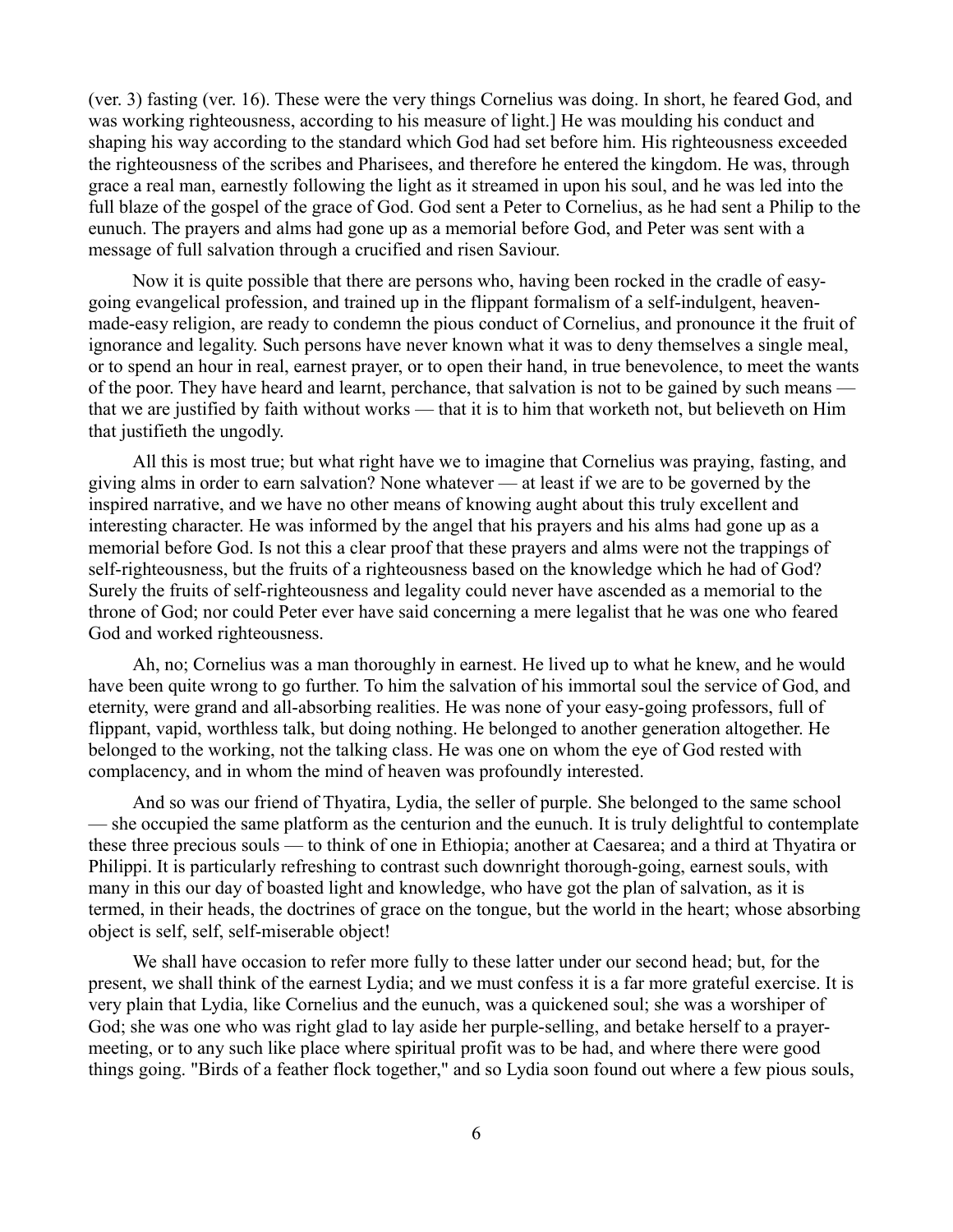a few kindred spirits, were in the habit of meeting to wait on God in prayer.

All this is lovely. It does the heart good to be brought in contact with this deep-toned earnestness. Surely the Holy Ghost has penned this narrative, like all Holy Scripture, for our learning. It is a specimen case, and we do well to ponder it. Lydia was found diligently availing herself of any and every opportunity; indeed she exhibited the real fruits of divine life, the genuine instincts of the new nature. She found out where saints met for prayer, and took her place among them. She did not fold her arms and settle down on her lees, to wait, in antinomian indolence and culpable idleness, for some extraordinary indefinable thing to come upon her, or some mysterious change to come over her. No; she went to a prayer-meeting — the place of expressed need — the place of expected blessing: and there God met her, as He is sure to meet all who frequent such scenes in Lydia's spirit.

God never fails an expectant heart. He has said, "They shall not be ashamed that wait for Me"; and, like a bright and blessed sunbeam on the page of inspiration, shines that pregnant, weighty, soulstirring sentence, "God is a rewarder of them that diligently seek Him." He sent a Philip to the eunuch in the desert of Gaza. He sent a Peter to the centurion, in the town of Caesarea. He sent a Paul to a seller of purple, in the suburbs of Philippi; and He will send a message to the reader of these lines, if he be a really earnest seeker after God's salvation.

It is ever a moment of deepest interest when a prepared soul is brought in contact with the full gospel of the grace of God. It may be that that soul has been under deep and painful exercise for many a long day, seeking rest but finding none. The Lord has been wording by His Spirit, and preparing the ground for the good seed. He has been making deep the furrows so that the precious seed of His Word may take permanent root, and bring forth fruit to His praise. The Holy Ghost is never in haste. His work is deep, sure and solid. His plants are not like Jonah's gourd, springing up in a night and perishing in a night. All that He does will stand, blessed be His name. "I know that whatsoever God doeth, it shall be forever." When He convicts, converts, and liberates a soul, the stamp of His own eternal hand is upon the work, in all its stages.

Now, it must have been a moment of intense interest when one in Lydia's state of soul was brought in contact with that most glorious gospel which Paul carried (Acts 16: 14). She was thoroughly prepared for his message; and surely his message was thoroughly prepared for her. He carried with him truth which she had never heard and never thought of. As we have already remarked, she had been living up to her light; she was a worshiper of God; but we are bold to assert that she had no idea of the glorious truth which was lodged in the heart of that stranger who sat beside her at the prayer meeting. She had come thither — devout and earnest woman that she was — to pray and to worship, to get some little refreshment for her spirit, after the toils of the week. How little did she imagine that at the meeting she should hear the greatest preacher that ever lived, save One, and that she should hear the very highest order of truth that had ever fallen upon mortal ears.

Yet thus it was. And, oh, how important it was for Lydia to have been at that memorable prayer meeting! How well it was she had not acted as so many, nowadays, act, who after a week of toil in the shop, the warehouse, the factory, or the field, take the opportunity of lying in bed on Sunday! How many there are whom you will see at their post from Monday morning till Saturday night, working away with all diligence at their calling, but for whom you will look in vain at the meeting on the Lord's day. How is this? They will tell you, perhaps, that they are so worn out on Saturday night that they have no energy to rise on Sunday, and therefore they spend this day in sloth, lounging, and self-indulgence. They have no care for their souls, no care for eternity, no care for Christ. They care for themselves, for their families, for the world, for money-making; and hence you will find them up with the dawn of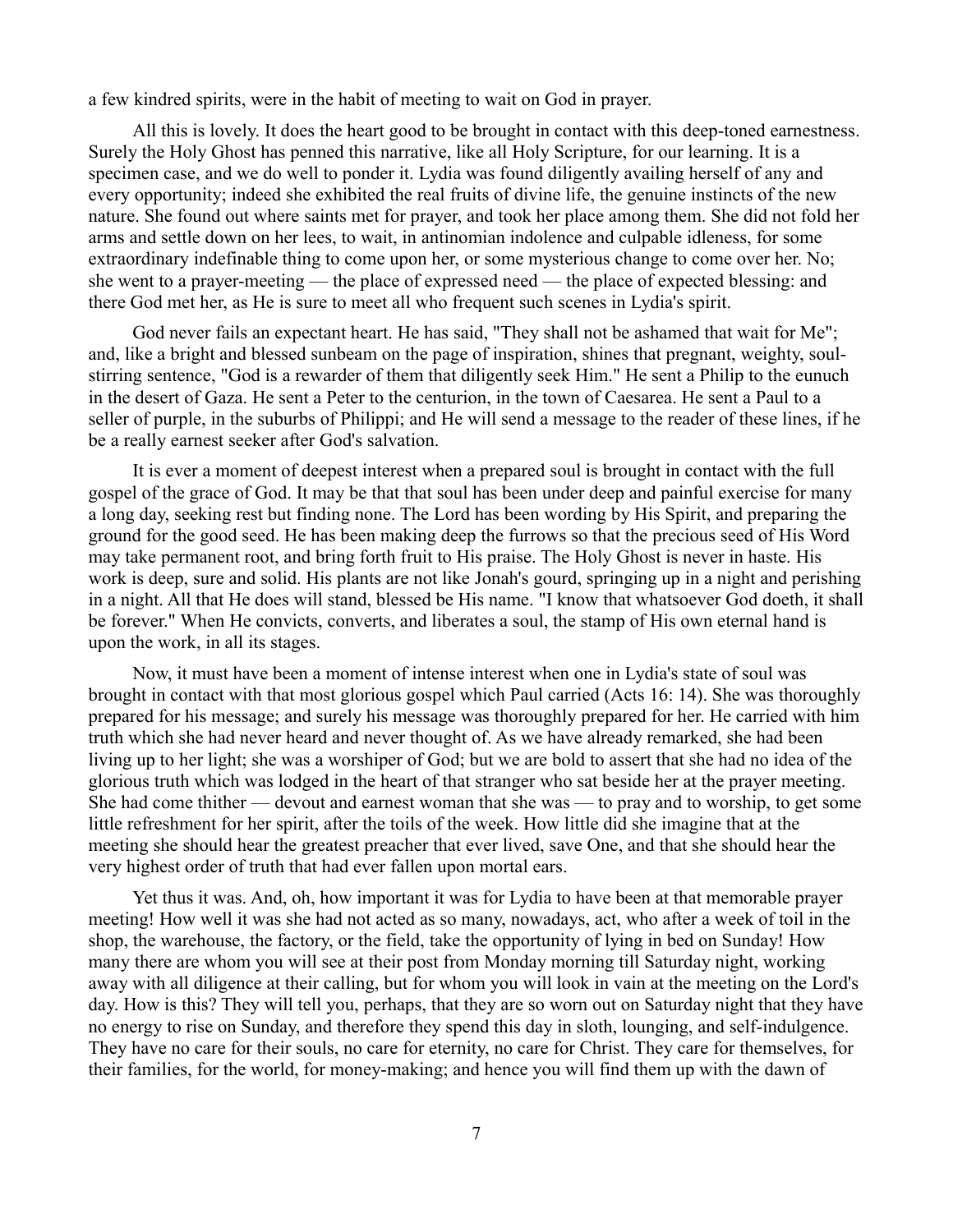Monday and off to their work.

Lydia did not belong to this class at all. No doubt she attended to her business, as every rightminded person will. We dare say — indeed, we are sure — she kept very excellent purple, and was a fair, honest trader, in every sense of the word. But she did not spend her Sabbath in bed, or lounging about her house, or nursing herself up, and making a great fuss about all she had to do during the week. Neither do we believe that Lydia was one of those self-occupied folk whom a shower of rain is sufficient to keep away from a meeting. No; Lydia was of a different stamp altogether. She was an earnest woman, who felt she had a soul to save, and an eternity before her, and a living God to serve and worship.

Would to God we had more Lydias in this our day! It would give a charm, and an interest, and a freshness to the work of an evangelist, for which many of the Lord's workmen have to sigh in vain. We seem to live in a day of terrible unreality as to divine and eternal things. Men, women, and children are real enough at their money-making, their pursuits, and their pleasures; but oh, when the things of God, the things of the soul, the things of eternity, are in question, the aspect of people is that of a yawning indifference. But the moment is rapidly approaching — every beat of the pulse, every tick of the watch, brings us nearer to it — when the yawning indifference shall be exchanged for "weeping, wailing, and gnashing of teeth." If this were more deeply felt, we should have many more Lydias, prepared to lend an attentive ear to Paul's gospel.

What force and beauty in those words, "Whose heart the Lord opened, that she attended unto the things that were spoken of Paul." Lydia was not one of those who go to meetings to think of anything and everything but the things that are spoken by the Lord's messengers. She was not thinking of her purple, or of the prices, or the probable gains or losses. How many of those who fill our preaching rooms and lecture halls follow the example of Lydia? Alas! we fear but very few indeed. The business, the state of the markets, the state of the funds, money, pleasure, dress, folly — a thousand and one things are thought of, and dwelt upon, and attended to, so that the poor vagrant, volatile heart is at the ends of the earth instead of "*attending*" to the things that are spoken.

All this is very solemn, and very awful. It really ought to be looked into and thought of. People seem to forget the responsibility involved in hearing the gospel preached. They do not seem to be in the smallest degree impressed with the weighty fact that the gospel never leaves any unconverted person where it finds him. He is either saved by receiving, or rendered more guilty by rejecting it. Hence it becomes a serious matter to hear the gospel. People may attend gospel meetings as a matter of custom, as a religious service, or because they have nothing else to do, and the time would hang heavy upon their hands; or they may go because they think that the mere act of going has a sort of merit attached to it. Thus thousands attend preachings at which Christ's servants, though not Paul's in gift, power, or intelligence, unfold the precious grace of God in sending His only begotten Son into the world to save us from everlasting torment and misery. The virtue and efficacy of the atoning death of the divine Saviour — the Lamb of God — the dread realities of eternity — the awful horrors of hell, and the unspeakable joys of Heaven — all these weighty matters are handled, according to the measure of grace bestowed upon the Lord's messengers, and yet how little impression is produced! They "reason of righteousness, temperance, and judgment to come," and yet how few are made even to "tremble!"

And why? Will anyone presume to excuse himself for rejecting the gospel message on the ground of his inability to believe it? Will he appeal to the very case before us, and say, "The Lord opened her heart; and if He would only do the same for me, I, too, should attend; but until He does, I can do nothing"? We reply, and with deep seriousness, Such an argument will not avail thee in the day of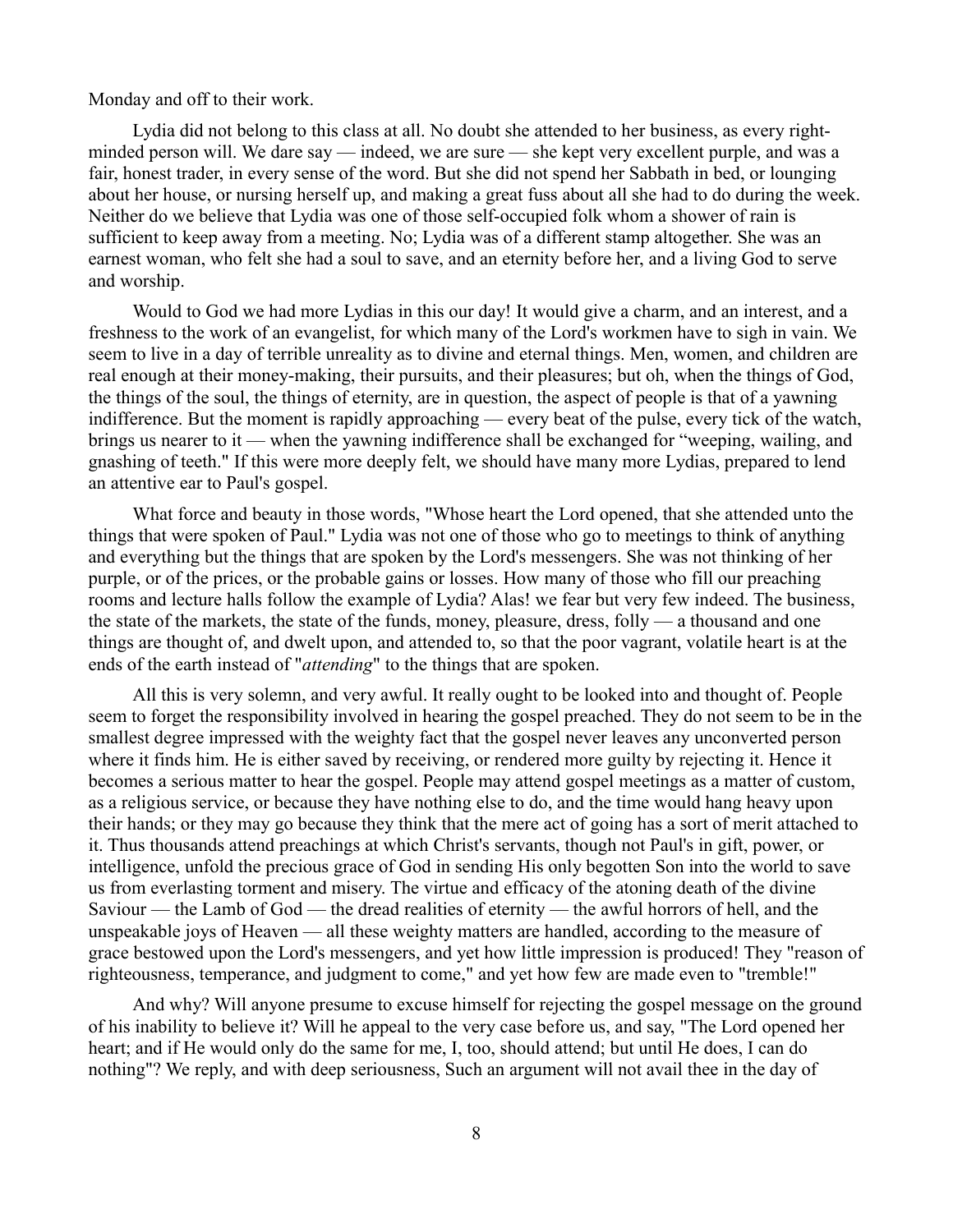judgment. Indeed we are most thoroughly convinced that thou wilt not dare to use it then. Thou art making a false use of Lydia's charming history. True it is, blessedly true, the Lord opened her heart; and He is ready to open thine also, if there were in thee but the hundredth part of Lydia's earnestness.

There are two sides to this great question, as there are to every question. It is all very well, and sounds very forcible, for thee to say, "I can do nothing." But who told thee this? Where hast thou learnt it? We solemnly challenge thee, in the presence of God, Canst thou look up to Him and say, "I can do nothing — I am not responsible"? Say, is the salvation of thy never-dying soul just the one thing in which thou canst do nothing? Thou canst do a lot of things in the service of the world, of self, and of Satan; but when it becomes a question of God, the soul, and eternity, you coolly say, "I can do nothing — I am not responsible."

Ah! it will never do. All this style of argument is the fruit of a one-sided theology. It is the result of the most pernicious reasoning of the human mind upon certain truths in Scripture which are turned the wrong way and sadly misapplied. But it will not stand. This is what we urge upon the reader. It is of no possible use arguing in this way. The sinner is responsible; and all the theology, and all the reasoning, and all the fallacious though plausible objections that can be scraped together, can never do away with this weighty and most serious fact.

Hence, therefore, we call upon the reader to be, like Lydia, in earnest about his soul's salvation to let every other question, every other point, every other subject, sink into utter insignificance in comparison with this one momentous question — the salvation of his precious soul. Then, he may depend upon it, the One who sent Philip to the eunuch, and sent Peter to the centurion, and sent Paul to Lydia, will send some messenger and some message to him, and will also open his heart to attend. Of this there cannot possibly be a doubt, inasmuch as Scripture declares that "God is not willing that any should perish but that all should come to repentance." All who perish, after having heard the message of salvation — the sweet story of God's free love, of a Saviour's death and resurrection — shall perish without a shadow of an excuse, shall descend into hell with their blood upon their guilty heads. Their eyes shall then be open to see through all the flimsy arguments by which they have sought to prop themselves up in a false position, and lull themselves to sleep in sin and worldliness.

But let us dwell for a moment on "the things that were spoken of Paul." The Spirit of God hath not thought proper to give us even a brief outline of Paul's address at the prayer-meeting. We are therefore left to other passages of Holy Scripture to form an idea of what Lydia heard from his lips on that interesting occasion. Let us take, for example, that famous passage in which he reminds the Corinthians of the gospel which he had preached to them. "Moreover, brethren, I declare unto you the gospel which I preached unto you, which also ye have received, and wherein ye stand; by which also ye are saved, if ye keep in memory what I preached unto you, unless ye have believed in vain. For I delivered unto you first of all that which I also received, how that Christ died for our sins according to the Scriptures; and that He was buried, and that He rose again the third day according to the Scriptures" (1 Cor. 15: 1-4).

Now we may safely conclude that the foregoing passage of Scripture contains a compendium of the things that were spoken of Paul at the prayer-meeting at Philippi. The grand theme of Paul's preaching was Christ — Christ for the sinner — Christ for the saint — Christ for the conscience — Christ for the heart. He never allowed himself to wander from this great centre, but made all his preachings and all his teachings circulate round it with admirable consistency. If he called on men, both Jews and Gentiles, to repent, the lever with which he worked was Christ. If he urged them to believe, the object which he held up for faith was Christ, on the authority of Holy Scripture. If he reasoned of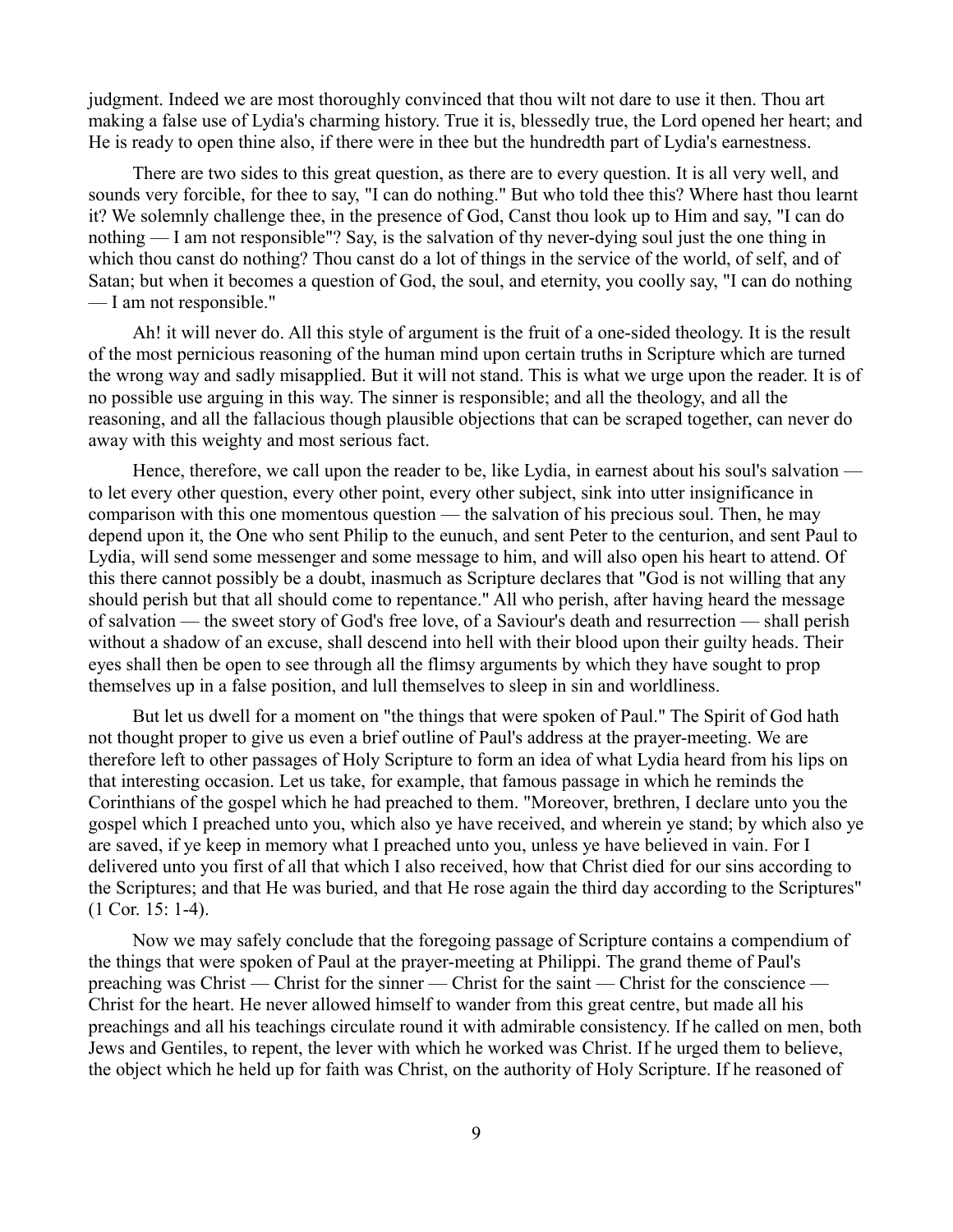righteousness, temperance, and judgment to come, the One that gave cogency and moral power to his reasoning was Christ. In short, Christ was the very gist and marrow, the sum and substance, the foundation and top stone of Paul's preaching and teaching.

But, for our present purpose, there are three grand subjects, found in Paul's preaching, to which we desire to call the reader's attention. These are, first, the grace of God; secondly, the Person and work of Christ; and thirdly, the testimony of the Holy Ghost as given in the Holy Scriptures.

We do not attempt to go into these vast subjects here; we merely name them, and entreat the reader to ponder them, to muse over them, and seek to make them his own.

1. The grace of God — His free, sovereign favour — is the source from whence salvation flows — salvation in all the length, breadth, height, and depth of that most precious word — salvation which stretches, like a golden chain, from the bosom of God, down to the very deepest depths of the sinner's guilty and ruined condition, and back again to the throne of God — meets all the sinner's necessities, overlaps the whole of the saint's history, and glorifies God in the highest possible manner.

2. Then, in the second place, the Person of Christ and His finished work are the only channel through which salvation can possibly flow to the lost and guilty sinner. It is not the Church and her sacraments, religion and its rites and ceremonies — man or his doings in any shape or form. It is the death and resurrection of Christ. "He died for our sins, was buried, and rose again the third day." This was the gospel which Paul preached, by which the Corinthians were saved, and the apostle declares, with solemn emphasis, "If any man preach any other gospel, let him be accursed." Tremendous words for our day!

3. But, thirdly, the authority on which we receive the salvation is the testimony of the Holy Ghost in Scripture. It is "according to the Scriptures." This is a most solid and comforting truth. It is not a question of feelings, or experiences, or evidences, it is a simple question of faith in God's Word wrought in the heart by God's Spirit.

It is a serious reflection for the evangelist, that wherever God's Spirit is at work, there Satan is sure to be busy. We must remember, and ever be prepared for this. The enemy of Christ and the enemy of souls is always on the watch, always hovering about to see what he can do, either to hinder or corrupt the work of the gospel. This need not terrify or even discourage the workman; but it is well to bear it in mind and be watchful. Satan will leave no stone unturned to mar or hinder the blessed work of God's Spirit. He has proved himself the ceaseless, vigilant enemy of that work, from the days of Eden down to the present moment.

Now, in tracing the history of Satan, we find him acting in two characters, namely, as a serpent, or as a lion — using craft or violence. He will try to deceive; and, if he cannot succeed, then he will use violence. Thus it is in this sixteenth chapter of the Acts. The apostle's heart had been cheered and refreshed by what we moderns should pronounce, "a beautiful case of conversion." Lydia's was a very real and decided case, in every respect. It was direct, positive, and unmistakable. She received Christ into her heart, and forthwith took Christian ground by submitting to the deeply significant ordinance of baptism. Nor was this all. She immediately opened her house to the Lord's messengers. Hers was no mere lip profession. It was not merely saying she believed. She proved her faith in Christ, not only by going down under the water of baptism, but also by identifying herself and her household with the name and cause of that blessed One whom she had received into her heart by faith.

All this was clear and satisfactory. But we must now look at something quite different. The serpent appears upon the scene in the person of the deceiver.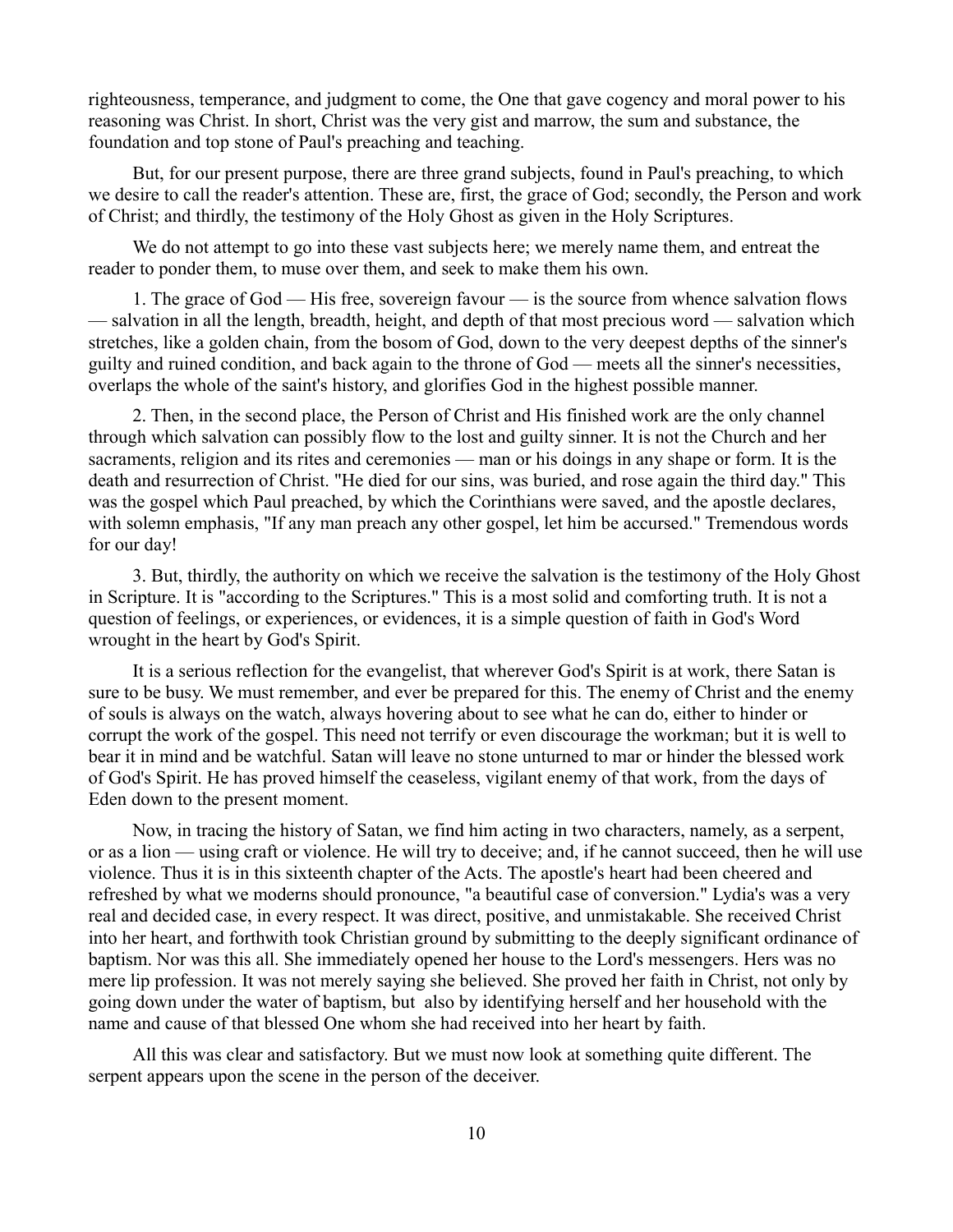"It came to pass, as we went to prayer, a certain damsel possessed with a spirit of divination met us, which brought her masters much gain by soothsaying. The same followed Paul and us, and cried, saying, These men are the servants of the most high God, which show unto us the way of salvation. And this did she many days. But Paul, being grieved, turned and said to the spirit, I command thee in the name of Jesus Christ to come out of her. And he came out the same hour" (vers. 16-18).

Here, then, was a case eminently calculated to test the spirituality and integrity of the evangelist. Most men would have hailed such words from the lips of this damsel as an encouraging testimony to the work. Why then was Paul grieved? Why did he not allow her to continue to bear witness to the object of his mission? Was she not saying the truth? Were they not the servants of the most high God? And were they not showing the way of salvation? Why be grieved with — why silence such a witness? Because it was of Satan; and, most assuredly, the apostle was not going to receive testimony from him. He could not allow Satan to help him in his work. True, he might have walked about the streets of Philippi owned and honoured as a servant of God, if only he had consented to let the devil have a hand in the work. But Paul could never consent to this. He could never suffer the enemy to mix himself up with the work of the Lord. Had he done so, it would have given the deathblow to the testimony at Philippi. To have permitted Satan to put his hand to the work, would have involved the total shipwreck of the mission to Macedonia.

It is deeply important for the Lord's workman to weigh this matter. We may rest assured that this narrative of the damsel has been written for our instruction. It is not only a statement of what has occurred, but a sample of what may and indeed what does occur every day.

Christendom is full of false profession. There are multitudes of false professors at this moment, throughout the wide domain of Christian profession. It is sad to have to say it, but so it is, and we must press the fact upon the attention of the reader. We are surrounded, on all sides, by those who give a merely nominal assent to the truths of the Christian religion. They go on, from week to week, and from year to year, professing to believe certain things which they do not in reality believe at all. There are thousands who, every Lord's Day, profess to believe in the forgiveness of sins, and yet, were such persons to be examined, it would be found that they either do not think about the matter at all, or, if they do think, they deem it the very height of presumption for any one to be sure that his sins are forgiven.

This is very serious. Only think of a person standing up in the presence of God and saying, "I believe in the forgiveness of sins," and all the while he does not believe any such thing! Can anything be more hardening to the heart, or more deadening to the conscience than this? It is our firm persuasion that the forms and the formularies of professing Christianity are doing more to ruin precious souls than all the forms of moral pravity put together. It is perfectly appalling to contemplate the countless multitudes that are at this moment rushing along the well-trodden highway of religious profession, down to the eternal flames of hell. We feel bound to raise a warning note. We want the reader most solemnly to take heed as to this matter.

We have only instanced one special formulary, because it refers to a subject of very general interest and importance. How few, comparatively, are clear and settled as to the question of forgiveness of sins! How few are able, calmly, decidedly, and intelligently, to say, "I know that my sins are forgiven!" How few are in the real enjoyment of full forgiveness of sins, through faith in that precious blood that cleanseth from all sins! How solemn, therefore, to hear people giving utterance to such words as these, "I believe in the forgiveness of sins," while, in fact, they do not believe their own very utterance!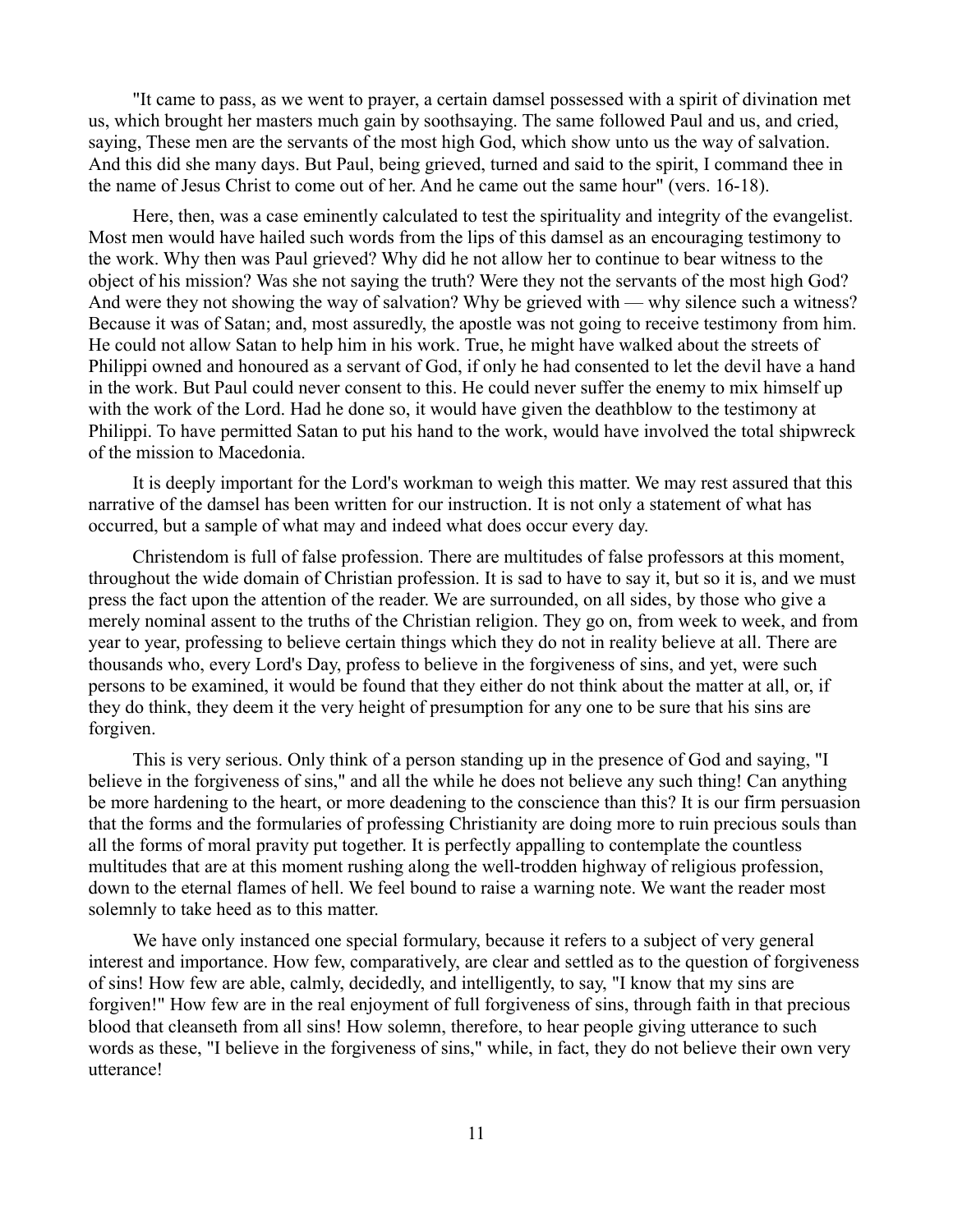Is the reader in the habit of using such a form of words? Does he believe it? Say, are thy sins forgiven? Art thou washed in the precious atoning blood of Christ? If not, why not? The way is open. There is no hindrance. Thou art perfectly welcome, this moment, to the free benefits of the atoning work of Christ. Though thy sins be as scarlet; though they be black as midnight, black as hell; though they rise like a dreadful mountain before the vision of thy troubled soul, and threaten to sink thee into eternal perdition; yet do these words shine with divine and heavenly lustre on the page of inspiration, "The blood of Jesus Christ, God's Son, cleanseth us from all sin" (1 John 1: 7).

But mark, friend, do not go on, week after week, mocking God, hardening thine own heart, and carrying out the schemes of the great enemy of Christ, by a false profession. This marks the damsel possessed by a spirit of divination, and here her history links itself with the present awful condition of Christendom. What was the burden of her song, during those "many days" in the which the apostle narrowly considered her case? "These men are the servants of the most high God, which show unto us the way of salvation." But she was not saved — she was not delivered — she was, all the while, under Satan's power And not only so, but Satan was seeking to use her for the purpose of marring and hindering the work of the gospel.

Thus it is with Christendom — thus it is with each false professor throughout the length and breadth of the professing Church. Every one who professes to believe in the forgiveness of sins, and yet does not believe in it — does not know that his sins are forgiven, does not think that anyone can know it until the day of judgment, every such person is, in principle, on the ground of the damsel possessed with the spirit of divination. What she said was true enough, but she was not true in saying it. This was the grievous point in the case. It is one thing to say, or assent to what is true, and another thing to be true in saying it. Of what possible use was it to go on from day to day, giving utterance to the formulary, "They show unto us the way of salvation", while she remained in the same unsaved unblessed condition? None whatever, and we know of nothing, even in the deepest depths of moral evil, or in the darkest shades of heathenism, more truly awful than the state of careless, hardened, selfsatisfied, fallow-ground professors, who on each successive Lord's Day give utterance, either in their prayers or their singing, to words which, so far as they are concerned, are wholly false.

The thought of this is, at times, almost overwhelming. We cannot dwell upon it. It is really too sorrowful. We shall therefore pass on, having once more solemnly warned the reader against every shade and degree of false profession. Let him not say or sing aught that he does not heartily believe. The devil is at the bottom of all false profession, and by means thereof he seeks to bring discredit on the work of the Lord.

But how truly refreshing to contemplate the actings of the faithful apostle in the case of the damsel. Had he been seeking his own ends, or had he been merely a minister of religion, he might have welcomed her words as a tributary stream to swell the tide of his popularity, or promote the interest of his cause. But Paul was not a mere minister of religion; he was a minister of Christ — a totally different thing. And we may notice that the damsel does not say a word about Christ. She breathes not the precious, peerless name of Jesus. There is total silence as to Him. This stamps the whole thing as of Satan. "No man can call Jesus Lord but by the Holy Ghost." People may speak of God, and of religion; but Christ has no place in their hearts. The Pharisees, in John 9, could say to the poor man, "Give God the praise"; but in speaking of Jesus, they could say, "This man is a sinner."

Thus it is ever in the case of corrupt religion, or false profession. Thus it was with the damsel in Acts 16. There was not a syllable about Christ. There was no truth, no life, no reality. It was hollow and false. It was of Satan; and hence Paul would not and could not own it; he was grieved with it and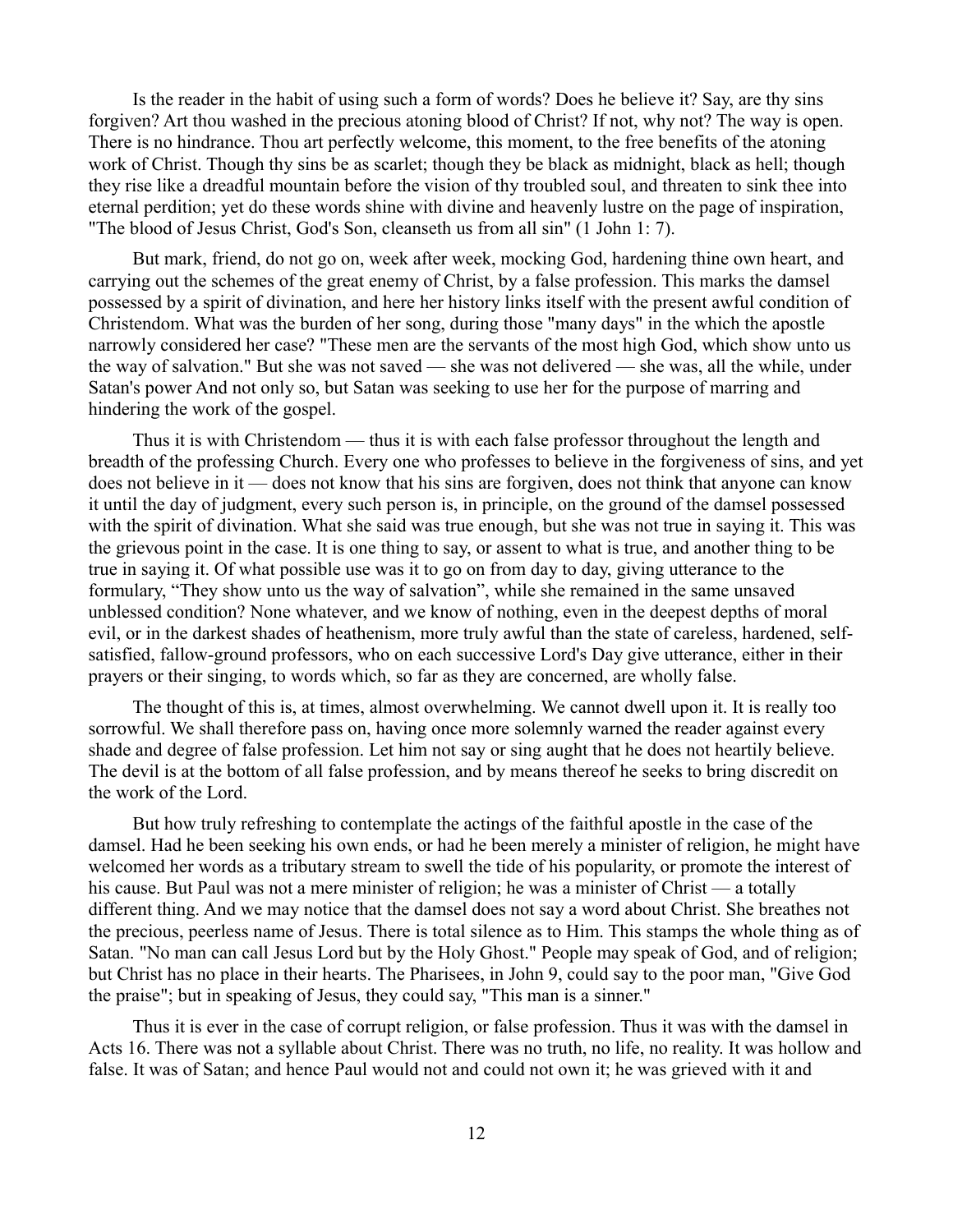utterly rejected it.

Would that all were like him! Would that there were the singleness of eye to detect, and the integrity of heart to reject the work of Satan in much that is going on around us! We are thoroughly convinced that the Spirit of God has written the narrative of this damsel for our instruction. It may be said perhaps, that we have no such cases now. We reply, for what end did the Holy Ghost pen the record? Alas! there are thousands of cases at this moment, answering to this type of the damsel. We cannot but view it as a sample case, an illustration of Christendom's false profession, which exhibits far more of the craft and subtle wiles of the enemy than is to be found in ten thousand forms in which moral pravity clothes itself. Everyone can judge of drunkenness, theft, and such like, but it demands an eye anointed with heavenly eye salve to detect the wily workings of the serpent behind the fair profession of a baptised world.

Such an eye Paul, through grace, possessed. He was not to be deceived. He saw that the whole affair was an effort of Satan to mix himself up with the work, that thus he might spoil it altogether. "But Paul, being grieved, turned and said to the spirit, I command thee, in the name of Jesus Christ, to come out of her. And he came out the same hour."

This was true spiritual action. Paul was not in any haste to come into collision with the evil one, or even to pronounce upon the case at all; he waited many days; but the very moment that the enemy was detected he is resisted and repulsed with uncompromising decision. A less spiritual workman might have allowed the thing to pass, under the idea that it might turn to account and help forward the work. Paul thought differently; and he was right. He would take no help from Satan. He was not going to work by such an agency; and hence, in the name of Jesus Christ — that name which the enemy so sedulously excluded — he puts Satan to flight.

But no sooner was Satan repulsed as the serpent, than he assumed the character of a lion. Craft having failed, he tried violence. "And when her masters saw that the hope of their gains was gone, they caught Paul and Silas and drew them into the market-place unto the rulers, and brought them to the magistrates, saying, These men, being Jews, do exceedingly trouble our city, and teach customs which are not lawful for us to receive, neither to observe, being Romans. And the multitude rose up together against them; and the magistrates rent off their clothes, and commanded to beat them. And when they had laid many stripes upon them, they cast them into prison, charging the jailer to keep them safely" (Acts 16: 19-23).

Thus the enemy seemed to triumph; but be it remembered that Christ's warriors gain their most splendid victories by apparent defeat. The devil made a great mistake when he cast the apostle into prison. Indeed it is consolatory to reflect that he has never done anything else but make mistakes, from the moment that he left his first estate down to the present moment. His entire history, from beginning to end, is one tissue of errors.

And thus, as has been already remarked, the devil made a great mistake when he cast Paul into prison at Philippi. To nature's view it might have seemed otherwise; but in the judgment of faith, the servant of Christ was much more in his right place in prison for the truth's sake, than outside at his Master's expense. True, Paul might have saved himself. He might have been an honoured man, owned and acknowledged as "a servant of the most high God," if he had only accepted the damsel's testimony, and suffered the devil to help him in his work. But he could not do this, and hence he had to suffer. "And the multitude [ever fickle and easily swayed ] rose up together against them: and the magistrates rent off their clothes, and commanded to beat them. And when they had laid many stripes upon them, they cast them into prison, charging the jailer to keep them safely. Who, having received such a charge,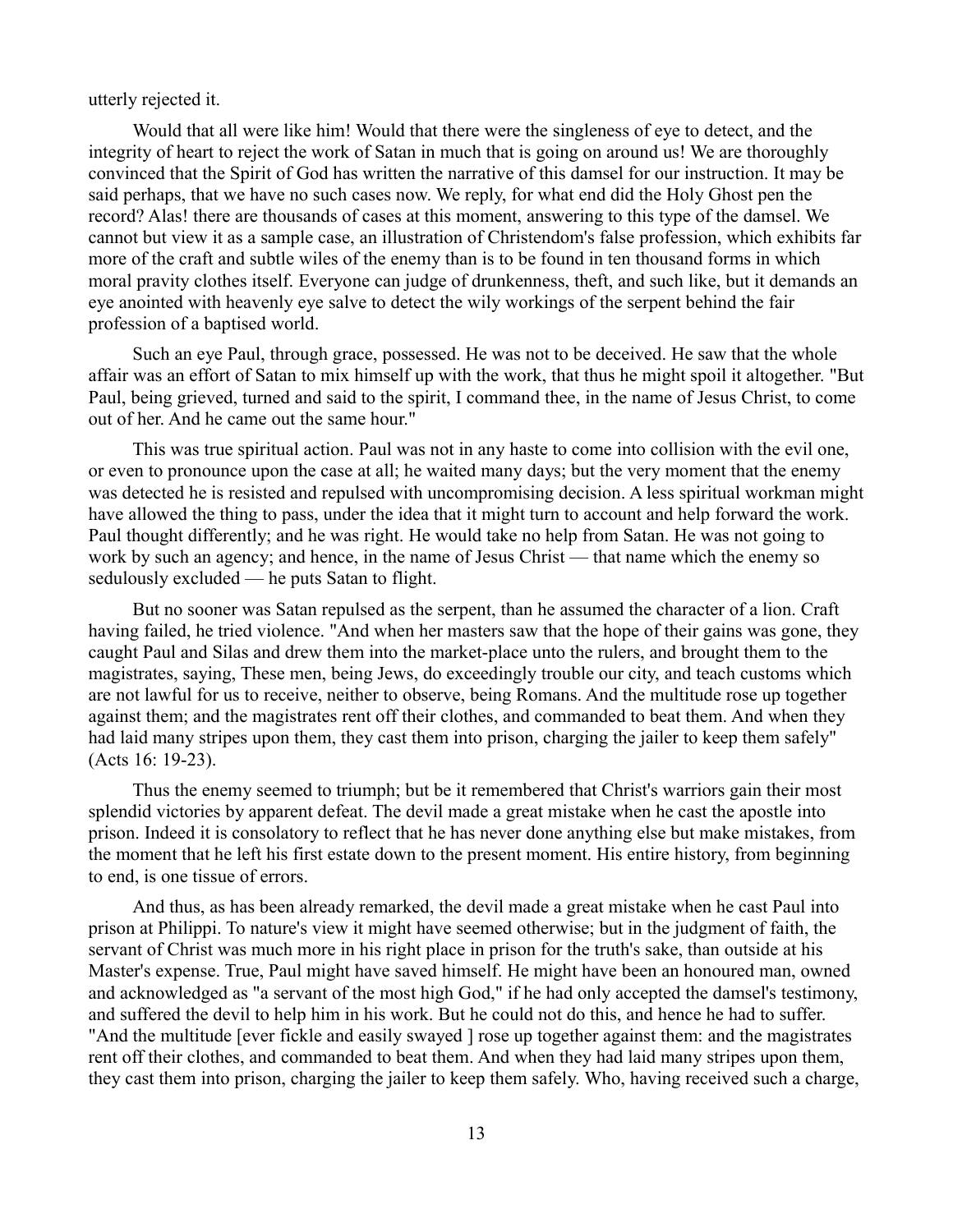*thrust* them into the inner prison, and made their feet fast in the stocks" (ver. 22-24) .

Here, then, some might have said, was an end to the work of the evangelist in the city of Philippi. Here was an effectual stop to the preaching. Not so; the prison was the very place, at the moment, for the evangelist. His work was there. He was to find a congregation within the prison walls which he could not have found outside. But this leads us, in the third and last place, to the case of the hardened sinner.

It was very unlikely that the jailer would ever have found his way to the prayer meeting at the river side. He had little care for such things. He was neither an earnest seeker, nor a deceiver. He was a hardened sinner, pursuing a very hardening occupation. Jailers, from the occupation of their office, are, generally speaking, hard and stern men. No doubt there are exceptions. There are some tender-hearted men to be found in such situations; but, as a rule, jailers are not tender. It would hardly suit them to be so. They have to do with the very worst class of society. Much of the crime of the whole country comes under their notice; and many of the criminals come under their charge. Accustomed to the rough and the course, they are apt to become rough and coarse themselves.

Now, judging from the inspired narrative before us, we may well question if the Philippian jailer was an exception to the general rule with respect to men of his class. Certainly he does not seem to have shown much tenderness to Paul and Silas. "He thrust them into the inner prison, and made their feet fast in the stocks." He seems to have gone to the utmost extreme in making them uncomfortable.

But God had rich mercy in store for that poor, hardened, cruel jailer; and, as it was not at all likely that he would go to hear the gospel, the Lord sent the gospel to him; and, moreover, He made the devil the instrument of sending it. Little did the jailer know whom he was thrusting into the inner prison — little did he anticipate what was to happen ere another sun should rise. And we may add, little did the devil think of what he was doing when he sent the preachers of the gospel into jail, there to be the means of the jailer's conversion. But the Lord Jesus Christ knew what He was about to do, in the case of a poor hardened sinner. He can make the wrath of man to praise Him and restrain the remainder.

He everywhere hath sway

And all things serve His might,

His ev'ry act pure blessing is,

His path unsullied light.

When He makes bare His arm,

Who shall His work withstand?

When He His people's cause defends,

Who then shall stay His hand?

It was His purpose to save the jailer; and so far from Satan's being able to frustrate that purpose, he was actually made the instrument of accomplishing it. "God's purpose shall stand; and He will do all His pleasure." And where He sets His love upon a poor, wretched, guilty sinner, He will have him in Heaven, spite of all the malice and rage of hell.

As to Paul and Silas, it is very evident that they were in their right place in the prison. They were there *for the truth's sake*, and therefore *the Lord was with them*. Hence they were perfectly happy. What, though they were confined within the gloomy walls of the prison, with their feet made fast in the stocks, prison walls could not confine their spirits. Nothing can hinder the joy of one who has the Lord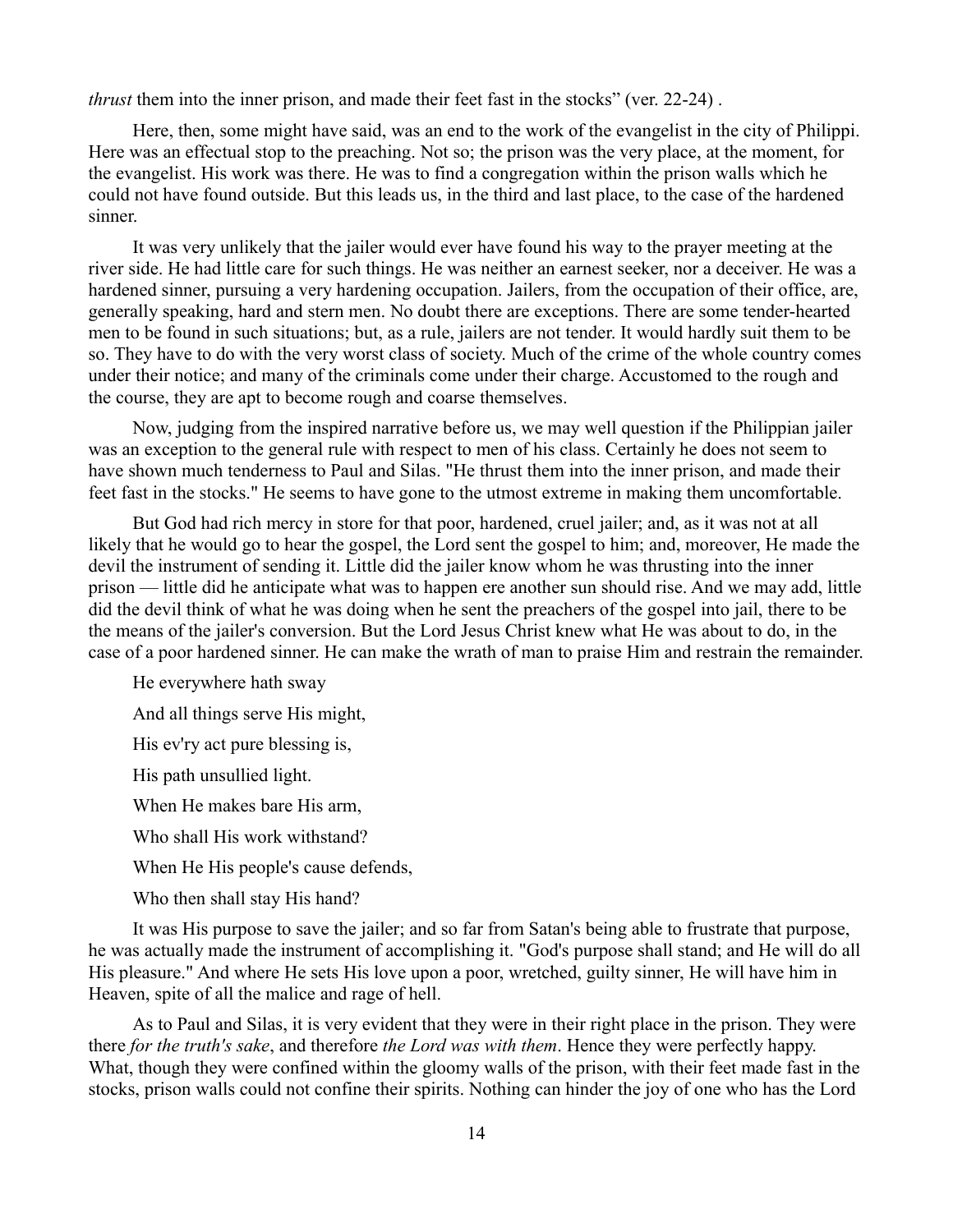with him. Shadrach, Meshach, and Abednego, were happy in the fiery furnace. Daniel was happy in the lions' den; and Paul and Silas were happy in the dungeon of Philippi: "And at midnight Paul and Silas prayed, and sang praises to God: and the prisoners heard them."

What sounds to issue from the inner prison! We may safely say that no such sounds had ever issued thence before. Curses and execrations and blasphemous words might have been heard; sighs, cries, and groans come forth from those walls. But to hear the accents of prayer and praise, ascending at the midnight hour, must have seemed strange indeed. Faith can sing as sweetly in a dungeon as at a prayer-meeting. it matters not where we are, provided always that we have God with us. His presence lights up the darkest cell, and turns a dungeon into the very gate of Heaven He can make His servants happy anywhere, and give them victory over the most adverse circumstances, and cause them to shout for joy in scenes where nature would be overwhelmed with sorrow.

But the Lord had His eye upon the jailer. He had written his name in the Lamb's book of life before the foundation of the world, and He was now about to lead him into the full joy of His salvation. "And suddenly there was a great earthquake, so that the foundations of the prison were shaken: and immediately all the doors were opened, and every one's bands were loosed" (ver. 26).

Now if Paul had not been in full communion with the mind and heart of Christ, he would assuredly have turned to Silas and said, "Now is the moment for us to make our escape. God has most manifestly appeared for us, and set before us an open door. If ever there was an opening of divine Providence surely this is one." But no; Paul knew better. He was in the full current of His blessed Master's thoughts, and in full sympathy with his Master's heart. Hence he made no attempt to escape. The claims of truth had brought him into prison; the activities of grace kept him there. Providence opened the door; but faith refused to walk out. People talk of being guided by Providence; but if Paul had been so guided, the jailer would never have been a jewel in his crown.

"And the keeper of the prison awaking out of his sleep and seeing the prison doors open, he drew out his sword, and would have killed himself, supposing that the prisoners had been fled" (ver 27). This proves, very plainly, that the earthquake, with all its attendant circumstances, had not touched the heart of the jailer. He naturally supposed, when he saw the doors open, that the prisoners were all gone. He could not imagine a number of prisoners sitting quietly in jail when the doors lay open and their chains were loosed. And then what was to become of him if the prisoners were gone? How could he face the authorities? Impossible. Anything but that. Death, even by his own hand, was preferable to that.

Thus the devil had conducted this hardened sinner to the very brink of the precipice, and he was about to give him the final and fatal push over the edge, and down to the eternal flames of hell; when lo, a voice of love sounded in his ear. It was the voice of Jesus through the lips of His servant — a voice of tender and deep compassion — "Do thyself no harm."

This was irresistible. A hardened sinner could meet an earthquake; he could meet death itself; but he could not withstand the mighty melting power of love. The hardest heart must yield to the moral influence of love. "Then he called for a light, and sprang in, and came trembling, and fell down before Paul and Silas, and brought them out, and said, Sirs, what must I do to be saved?" Love can break the hardest heart. And surely there was love in those words, "Do thyself no harm," coming from the lips of one to whom he had done so much harm a few hours before.

And be it noted, there was not a single syllable of reproach, or even of reflection, uttered by Paul to the jailer. This was Christ-like. It was the way of divine grace. If we look through the Gospels, we never find the Lord casting reproach upon the sinner. He has tears of sorrow; He has touching words of grace and tenderness; but no reproaches — no reflections — no reproach to the poor distressed sinner.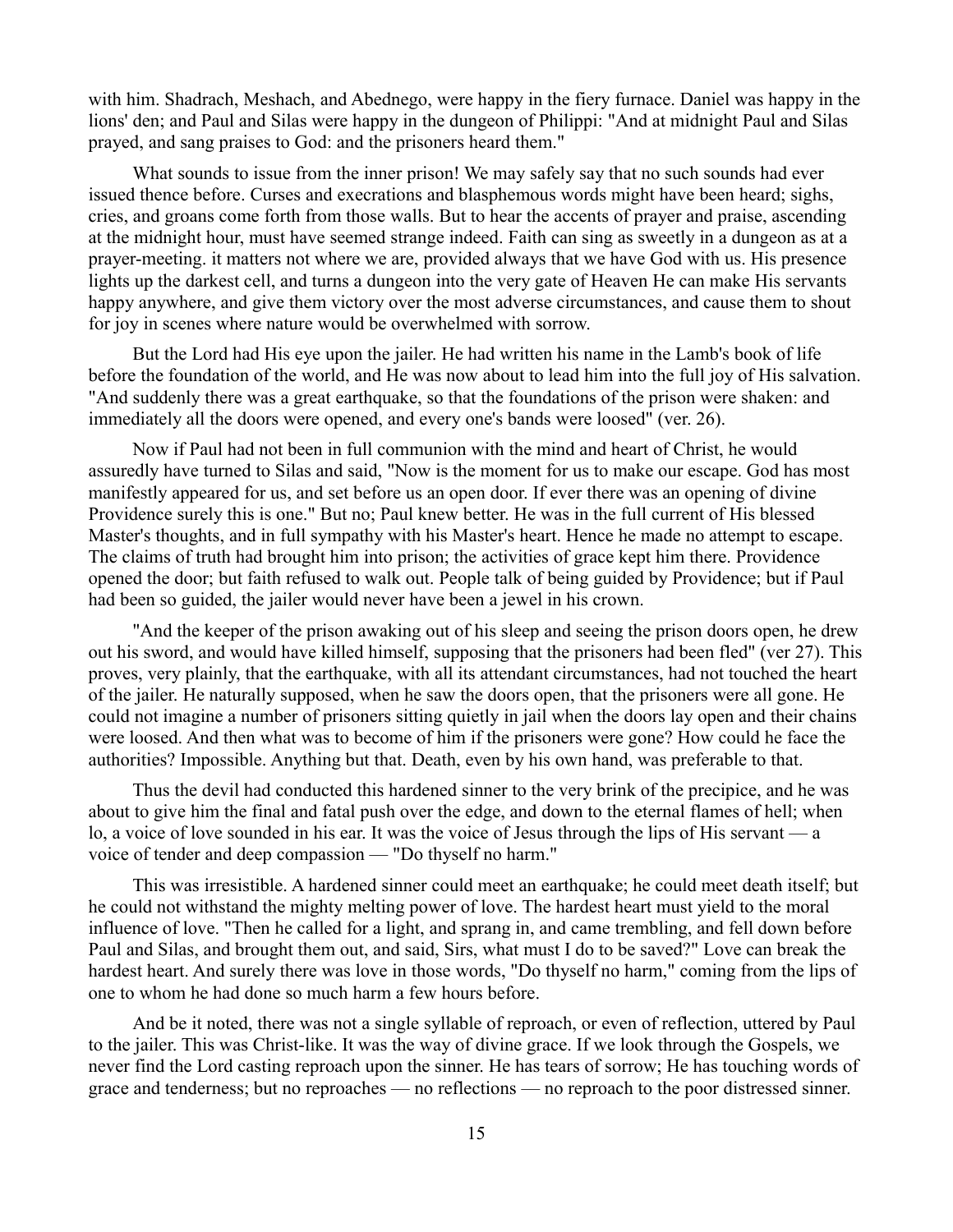We cannot attempt to furnish the many illustrations and proofs of this assertion; but the reader has only to turn to the gospel story to see its truth. Look at the prodigal; look at the thief. Not one reproving word to either.

Thus it is in every case; and thus it was with God's Spirit in Paul. Not a word about the harsh treatment — the thrusting into the inner prison — not a word about the stocks. "Do thyself no harm." And then, "Believe on the Lord Jesus Christ, and thou shalt be saved, and thy house."

Such is the rich and precious grace of God. It shines, in this scene, with uncommon lustre. It delights in taking up hardened sinners, melting and subduing their hard hearts, and leading them into the sunlight of a full salvation; and all this in a style peculiar to itself. Yes, God has His style of doing things, blessed be His name; and when He saves a wretched sinner, He does it after such a fashion as fully proves that His whole heart is in the work. It is His joy to save a sinner — even the very chief and He does it in a way worthy of Himself.

And now, let us look at the fruit of all this. The jailer's conversion was most unmistakable. Saved from the very brink of hell, he was brought into the very atmosphere of heaven. Preserved from selfdestruction, he was brought into the circle of God's salvation; and the evidences of this were as clear as could be desired. "And they spake unto him the Word of the Lord, and to all that were in his house. And he took them the same hour of the night and washed their stripes; and was baptised he and all his straightway. And when he had brought them into his house, he set meat before them, and rejoiced, believing in God with all his house."

What a marvellous change! The ruthless jailer has become the generous host! "If any man be in Christ, he is a new creature; old things are passed away: behold, all things are become new." How clearly we can now see that Paul was right in not being guided by providences! How much better and higher to be led by the "eye" of God! What an eternal loss it would have proved to him had he walked out at the open door! How much better to be conducted out by the very hand that had thrust him in — a hand once the instrument of cruelty and sin, now the instrument of righteousness and love! What a magnificent triumph! What a scene, altogether!

How little had the devil anticipated such a result from the imprisonment of the Lord's servants! He was thoroughly outwitted. The tables were completely turned upon him. He thought to hinder the gospel, and, behold! he was made to help it on. He had hoped to get rid of two of Christ's servants, and, lo! he lost one of his own. Christ is stronger than Satan; and all who put their trust in Him and move in the current of His thoughts shall most assuredly share in the triumphs of His grace now, and shine in the brightness of His glory forever.

Thus much, then, as to "the work of an evangelist." Such are the scenes through which he may have to pass — such the cases with which he may have to come in contact. We have seen the earnest seeker satisfied; the deceiver silenced; the hardened sinner saved. May all who go forth with the gospel of the grace of God know how to deal with the various types of character that may cross their path! May many be raised up to do the work of an evangelist!

# **LETTERS TO AN EVANGELIST**

#### **Letter 1 Dearest A,**

I have been much interested and I trust profited, of late, by tracing through the Gospels and the Acts, the various notices of the work of evangelization; and it has occurred to me that it may not be amiss to present to you, as one much occupied in the blessed work, a few of the thoughts that have suggested themselves to my mind. I shall feel myself much more free in this way, than if I were writing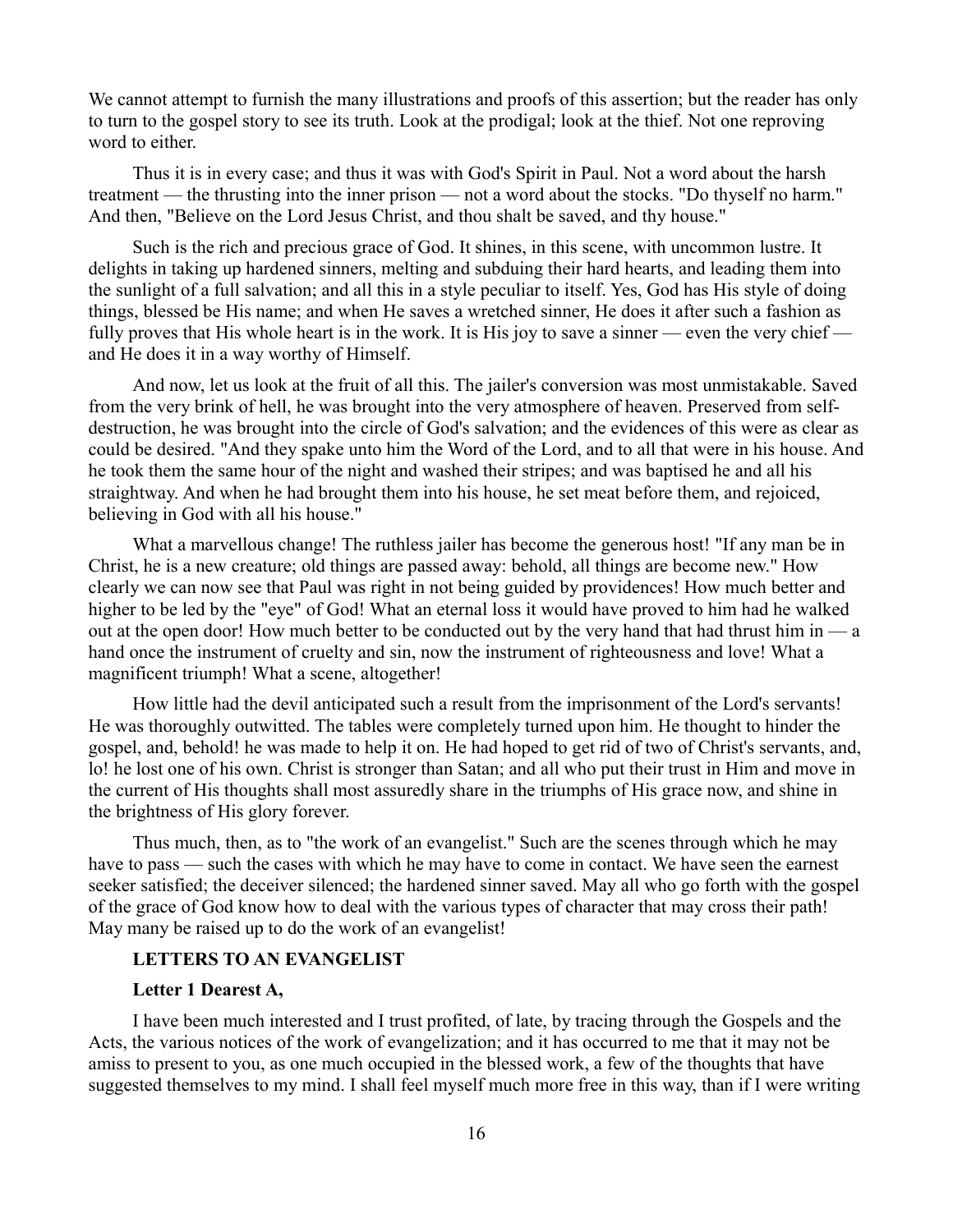a formal treatise.

First of all, I have been greatly struck with the simplicity with which the work of evangelising was carried on in primitive times; so very unlike a great deal of what obtains among us. It seems to me that we moderns are quite too much hampered by conventional rules — too much fettered by the habits of Christendom. We are sadly deficient in what I may call spiritual elasticity. We are apt to think that in order to evangelise there must be a special gift; and even where there is this special gift, there must be a great deal of machinery and human arrangement. When we speak of doing the work of an evangelist, we, for the most part, have before our minds great public halls, and crowded audiences, for which there is a demand for considerable gift and power for speaking.

Now you and I thoroughly believe, that in order to preach the gospel publicly, there must be a special gift from the Head of the Church; and, moreover, we believe according to Eph. 4: 11, that Christ has given, and does still give, "evangelists." This is clear, if we are to be guided by Scripture. But I find in the Gospels, and in the Acts of the Apostles, that a quantity of most blessed evangelistic work was done by persons who were not specially gifted at all, but who had an earnest love for souls, and a deep sense of the preciousness of Christ and His salvation. And, what is more, I find in those who were specially gifted, called, and appointed by Christ to preach the gospel, a simplicity, freedom, and naturalness in their mode of working, which I greatly covet for myself and for all my brethren.

Let us look a little into Scripture. Take that lovely scene in John 1: 36-45. John pours out his heart in testimony to Jesus: "Behold the Lamb of God!" His soul was absorbed with the glorious Object. What was the result? "Two disciples heard him speak, and they followed Jesus." What then? "One of the two which heard John speak, and Him, was Andrew, Simon Peter's brother." And what does he do? "He first findeth his own brother Simon, and saith unto him, We have found the Messias, which is, being interpreted, the Christ. And he brought him to Jesus." Again, "The day following, Jesus would go forth into Galilee, and findeth Philip, and saith unto him, Follow Me . . . Philip findeth Nathanael, and saith unto him, We have found Him, of whom Moses in the law, and the prophets, did write, Jesus of Nazareth, the son of Joseph . . .Come and see."

Here then, is the style of thing for which I earnestly long: this individual work, this laying hold of the first man that comes in way, this finding one's own brother, and bringing him to Jesus. I do feel we are deficient in this. It is all right enough to gather congregations, and address them, as God gives ability and opportunity. I would not pen a single word to detract from the value of such a line of work. By all means hire rooms, halls, and theatres; put out bills inviting people to come; leave no lawful means untried to spread the gospel. Seek to get at souls as best you can. Far be it from me to cast a damp upon any who are seeking to carry on the work in this public way.

But does it not strike you that we want more of the individual work? more of the private, earnest, personal dealing with souls? Do you not think that if we had more "Philips" we should have more "Nathanaels"? If we had more "Andrews," we should have more "Simons"? I cannot but believe it. There is amazing power in an earnest personal appeal. Do you not often find that it is after the more formal public preaching is finished, and the close personal work begins, that souls are reached? How is it then that there is so little of this latter? Does it not often happen at our public preachings, that when the formal address is delivered, a hymn sung, and a word of prayer offered, all disperse without any attempt at individual work? I speak not now, mark you, of the preacher — who cannot possibly reach every case, but of the scores of Christians who have been listening to him. They have seen strangers enter the room, they have sat beside them; they have, it may be, noticed their interest, seen the tear stealing down the cheek; and yet they have let them pass away without a single loving effort to reach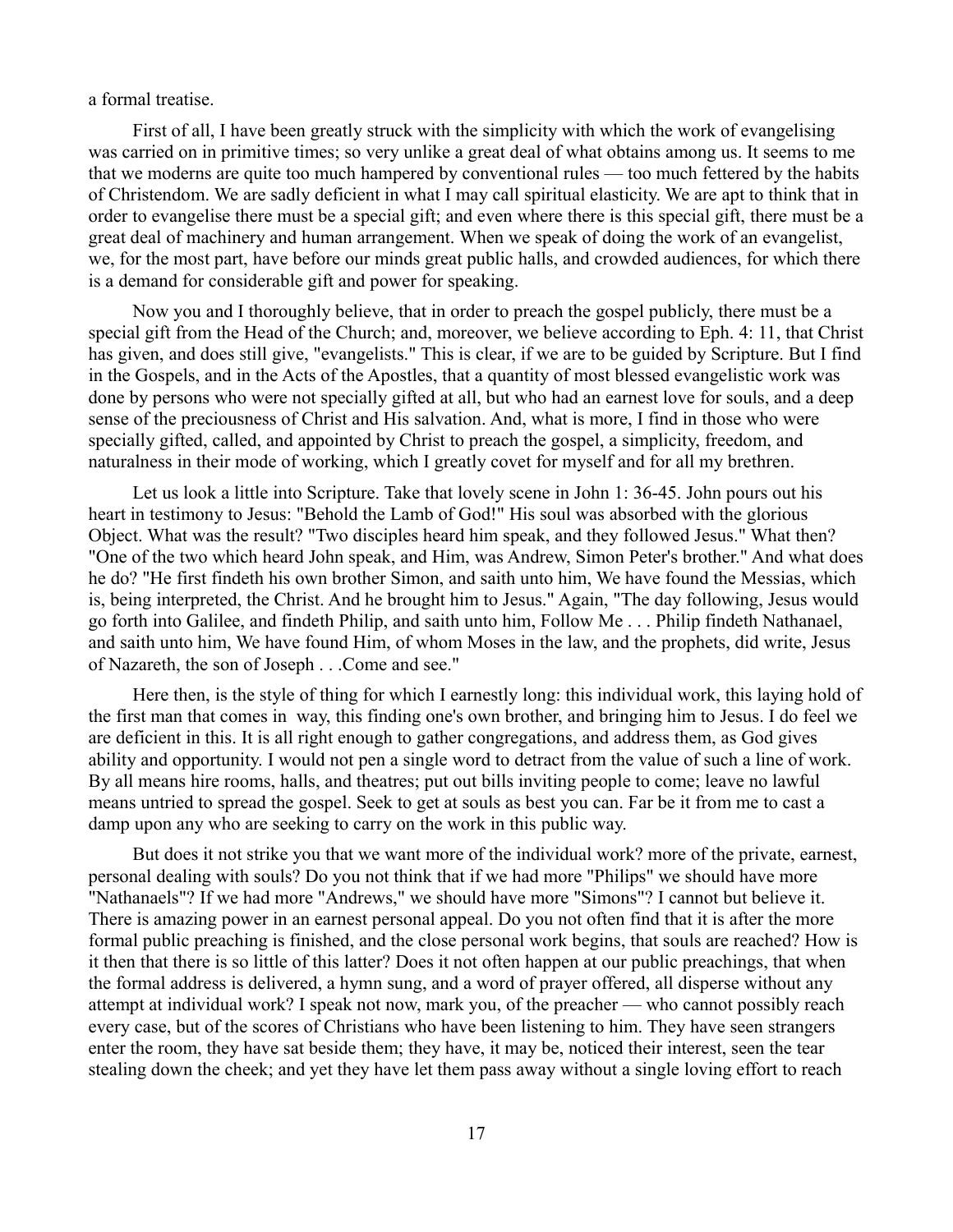them, or to follow up the good work.

No doubt it may be said, "It is much better to allow the Spirit of God to follow up His own Work. We may do more harm than good. And besides, people do not like to be spoken to: they will look upon it as an impertinent intrusion, and they will be driven away from the place altogether." There is considerable weight in all this. I fully appreciate it; and I am sure you do likewise dearest A. I fear great blunders are committed by injudicious persons intruding upon the sacred privacy of the soul's deep and holy exercises. It needs tact and judgment; in short, it needs direct spiritual guidance to be able to deal with souls; to know whom to speak to, and what to say.

But allowing all this, as we do in the fullest possible manner, there is, as a rule, something lacking in connection with our public preachings. Is there not a want of that deep, personal, loving interest in souls which will express itself in a thousand ways that act powerfully on the heart? I confess that I have often been pained by what has come under my own notice in our preaching-rooms. Strangers come in and are left to find a seat wherever they can. No one seems to think of them. Christians are there, and they will hardly move to make room for them. No one offers them a Bible or hymn-book. And when the preaching is over, they are allowed to go as they came; not a loving word of inquiry as to whether they enjoyed the truth preached; not even a kindly look which might win confidence and invite conversation. On the contrary, there is a chilling reserve, amounting almost to repulsiveness.

All this is very sorrowful; and perhaps my dear A. you will tell me that I am drawing too highlycoloured a picture. Alas! the picture is only too true. And what makes it all the more deplorable is, that one knows as a fact that many persons frequent our preaching-rooms and lecture-halls in the deepest exercise, and they are only longing to open their hearts to some one who could offer them a little spiritual counsel; but through timidity, reserve, or nervousness, they shrink from making any advance, and have but to retire to their homes and to their bedchambers, lonely and sad, there to weep in solitude because no man cares for their precious souls. Now I feel persuaded that much of this might be remedied if those Christians who attend the gospel preachings were more on the look out for souls: if they would attend, not so much for their own profit, as in order to be co-workers with God, in seeking to bring souls to Jesus.

No doubt it is very refreshing to Christians to hear the gospel fully and faithfully preached. But it would not be the less refreshing because they were intensely interested in the conversion of souls, and in earnest prayer to God in the matter. Besides, it could in no wise interfere with their personal enjoyment and profit to cultivate and manifest a lively and loving interest in those who surround them, and to seek at the close of the meeting to help any who may need and desire to be helped. It has a surprising effect upon the preacher, upon the preaching, upon the whole meeting, when the Christians who attend are really entering into, and discharging, their high and holy responsibilities to Christ and to souls. It imparts a certain tone and creates a certain atmosphere which must be felt in order to be understood; but when once felt it cannot easily be dispensed with.

But, alas, how often is it otherwise! How cold, how dull, how dispiriting is it at times to see the whole congregation clear out the moment the preaching is over! No loving, lingering groups gathering round young converts or anxious inquirers. Old experienced Christians have been present; but, instead of pausing with the fond hope that God would graciously use them to speak a word in season to him that is weary, they hasten away as though it were a matter of life and death that they should be home at a certain hour.

Do not suppose that I wish to lay down rules for my brethren. Far be the thought. I am merely, in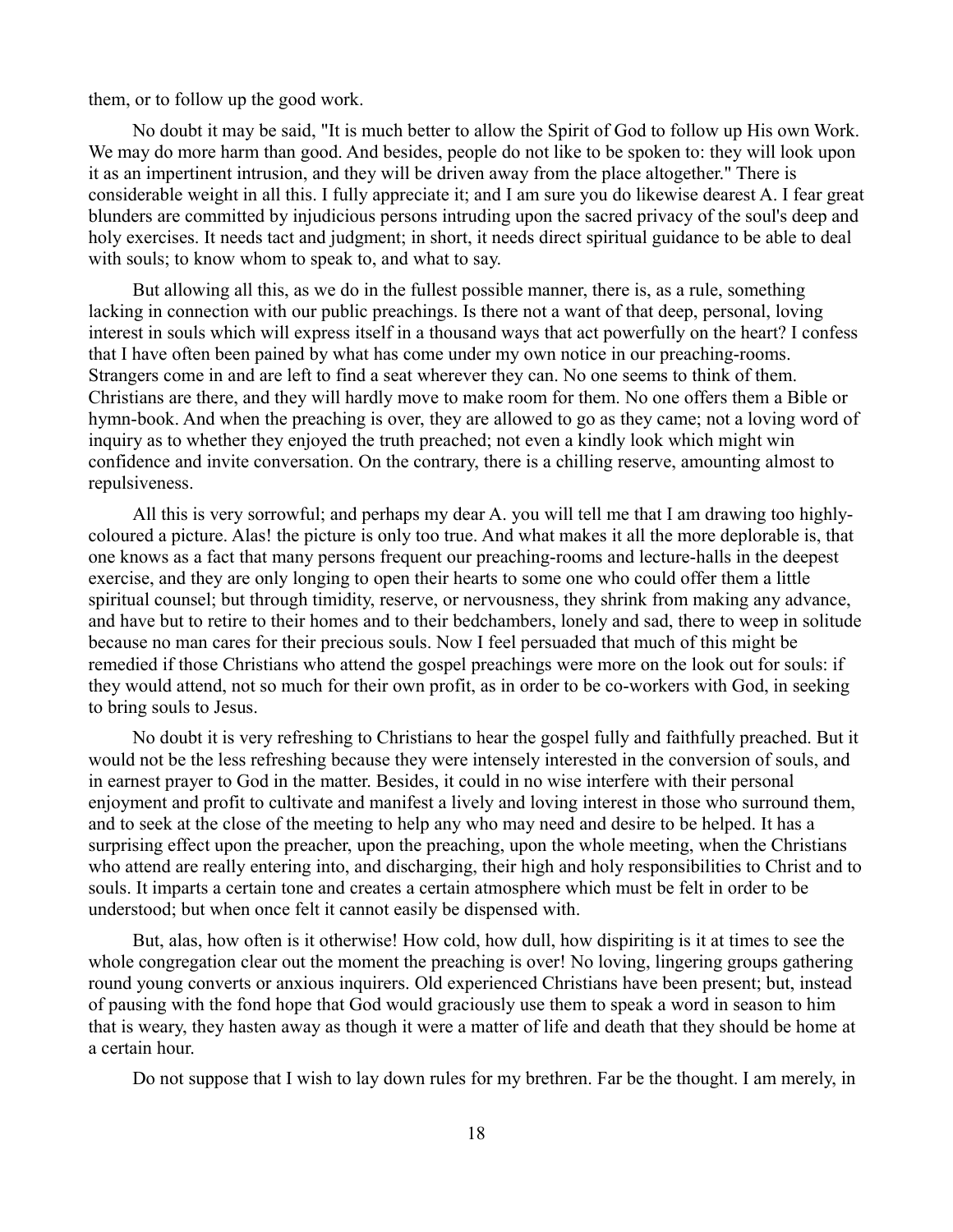the freest possible manner, pouring out the thoughts of my heart to one with whom I have been linked in the work of the gospel for many years. I feel convinced there is a something lacking. It is my firm persuasion that no Christian is in a right condition, if he is not seeking in some way to bring souls to Christ. And, on the same principle, no assembly of Christians is in a right condition if it be not a thoroughly evangelistic assembly. We should all be on the lookout for souls; and then we may rest assured we should see soul-stirring results. But if we are satisfied to go on from week to week, month to month, and year to year, without a single leaf stirring, without a single conversion, our state must be truly lamentable.

But I think I hear you saying, "Where is all the Scripture we were to have had? where the many quotations from the Gospels and the Acts?" Well, I have gone on jotting down the thoughts which have for some considerable time occupied my mind. But if you so desire, I shall write you a second letter on the subject. Meanwhile, may the Lord, by His Spirit, make us more earnest in seeking the salvation of immortal souls, by every legitimate agency. May our hearts be filled with genuine love for precious souls, and then we shall be sure to find ways and means of getting at them!

Ever, believe me dearest A

Your deeply affectionate yokefellow.

### **Letter 2**

There is one point in connection with our subject which has much occupied my mind; and that is, the immense importance of cultivating an earnest faith in the presence and action of the Holy Ghost. We want to remember, at all times, that we can do nothing, and that God the Holy Ghost can do all. It holds good in the great work of evangelization, as in all beside, that it is "not by might, nor by power, but by My Spirit, saith the Lord of hosts." The abiding sense of this would keep us humble, and yet full of joyful confidence. Humble, because we can do nothing; full of joyful confidence, because God can do all. Moreover, it would have the effect of keeping us very sober and quiet in our work — not cold and indifferent, but calm and serious, which is a great matter just now. I was much struck with a remark lately made by an aged workman, in a letter to one who had just entered the field. "Excitement," says this writer, "is not power, but weakness. Earnestness and energy are of God."

This is most true and most valuable. But I like the two sentences taken together. If we were to take either apart, I think you and I would prefer the latter; and for this reason: there are many, I fear, who would regard as "excitement" what you and I might really consider to be "earnestness and energy." Now I do confess, I love a deep-toned earnestness in the work. I do not see how a man can be otherwise than deeply and thoroughly in earnest, who realises in any measure the awfulness of eternity, and the state of all those who die in their sins. How is it possible for any one to think of an immortal soul standing on the very brink of hell, and in danger at any moment of being dashed over, and not be serious and earnest?

But this is not excitement. What I understand by excitement is the working up of mere nature, and the putting forth of such efforts of nature as are designed to work on the natural feelings — all high pressure — all that is merely sensational. This is all worthless. It is evanescent. And not only so, but it superinduces weakness. We never find aught of this in the ministry of our blessed Lord or His apostles: and yet what earnestness! what untiring energy! what tenderness! We see an earnestness which wore the appearance of being beside oneself; an energy which hardly afforded a moment for rest or refreshment; and a tenderness which could weep over impenitent sinners. All this we see; but no excitement. In a word, all was the fruit of the Eternal Spirit; and all was to the glory of God. Moreover, there was ever that calmness and solemnity which becomes the presence of God, and yet that deep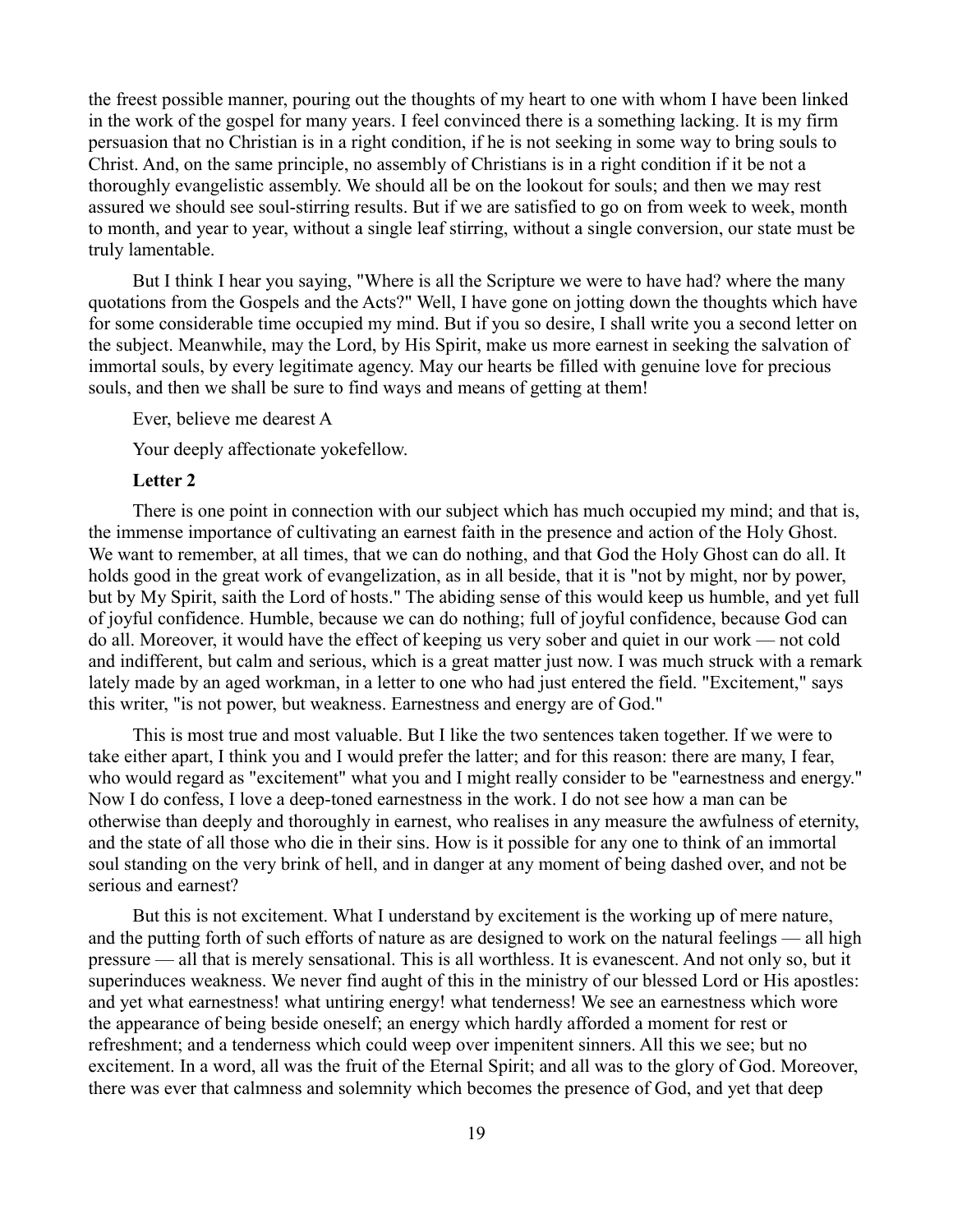earnestness which proves that man's serious condition was fully realized.

Now, dearest brother, this is precisely what we want, and what we ought diligently to cultivate. It is a signal mercy to be kept from all merely natural excitement; and, at the same time, to be duly impressed with the magnitude and solemnity of the work. Thus the mind will be kept properly balanced, and we shall be preserved from the tendency to be occupied with our work merely because it is ours. We shall rejoice that Christ is magnified, and souls are saved, whoever be the instrument used.

I have been thinking a good deal lately of that memorable time, now exactly ten years ago, when the Spirit of God wrought so marvellously in the province of Ulster. I think I gathered up some valuable instruction from what then came under my notice. That was a time never to be forgotten by those who were privileged to be eyewitnesses of the magnificent wave of blessing which rolled over the land. But I now refer to it in connection with the subject of the Spirit's action. I have no doubt whatever that the Holy Ghost was grieved and hindered in the year 1859, by man's interference.You remember dearest A. how that work began, you remember the little school-house by the road side, where two or three men met, week after week, to pour out their hearts in prayer to God, that He would be pleased to break in upon the death and darkness which reigned around: and that He revive His work, and send out His light and His truth in converting power. You know how these prayers were heard and answered. You and I were privileged to move through these soul stirring scenes in the province of Ulster; and I doubt not the memory of them is fresh with you, as it is with me, this day.

Well, what was the special character of that work in its earlier stages? Was it not most manifestly a work of God's Spirit? Did not He take up and use instruments the most unfit and unfurnished, according to human thinking, for the accomplishment of His gracious purpose? Do we not remember the style and character of the agents who were chiefly used in the conversion of souls? Were they not for the most part "unlearned and ignorant men?" Further, can we not distinctly recall the fact that there was a most decided setting aside of all human arrangement and official routine? Working men came from the field, the factory, and the workshop, to address crowded audiences; and we have seen hundreds hanging in breathless interest upon the lips of men who could not speak five words of good grammar. In short, the mighty tide of spiritual life and power rolled in upon us, and swept away for the time being a quantity of human machinery, and ignored all question of man's authority in the things of God and the service of Christ.

Now we can well remember, that just in so far as the Holy Ghost was owned and honoured, did the glorious work progress; and, on the other hand, in proportion as man intruded himself, in bustling self-importance, upon the domain of the Eternal Spirit, was the work hindered and quashed. I saw the truth of this illustrated in numberless cases. There was a vigorous effort made to cause the living water to flow in official and denominational channels, and this the Holy Ghost would not sanction. Moreover, there was a strong desire manifested, in many quarters, to make sectarian capital out of the blessed movement; and this the Holy Ghost resented.

Nor was this all. The work and the workman were lionised in all directions. Cases of conversion which were judged to be "striking" were blazed abroad and paraded in the public prints. Travellers and tourists from all parts visited these persons, took notes of their words and ways, and wafted the report of them to the ends of the earth. Many poor creatures, who had up to that time lived in obscurity, unknown and unnoticed, found themselves, all of a sudden, objects of interest to the wealthy, the noble, and the public at large. The pulpit and the press proclaimed their sayings and doings; and, as might be expected, they completely lost their balance. Knaves and hypocrites abounded on all hands. It became a grand point to have some strange and extravagant experience to tell; some remarkable dream or vision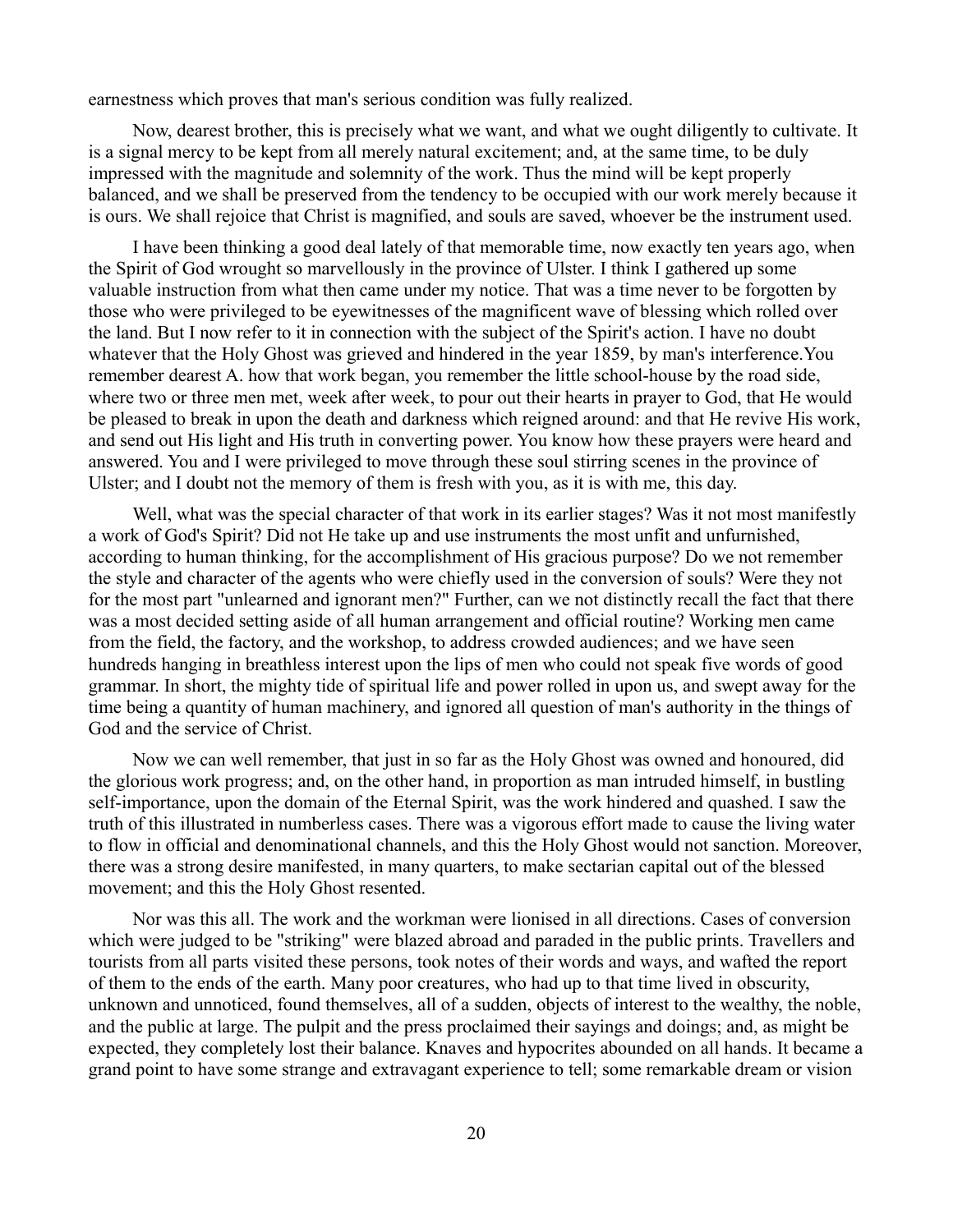to relate. And even where this ill-advised line of action did not issue in producing knavery and hypocrisy, the young converts became heady and high-minded, and looked with a measure of contempt upon old established Christians, or those who did not happen to be converted after their peculiar fashion — "stricken," as it was termed.

In addition to this, some very remarkable characters — men of desperate notoriety, who seemed to be converted, were conveyed from place to place and placarded about the various streets, and crowds gathered to see them and hear them recount their history; which history was very frequently a disgusting detail of immoralities and excesses which ought never to have been named. Several of these remarkable men afterwards broke down, and returned with increased ardour to their former practices.

These things dearest A. I witnessed in various places. I believe the Holy Ghost was grieved and hindered, and the work marred thereby. I am thoroughly convinced of this: and hence it is that I think we should earnestly seek to honour the blessed Spirit; to lean upon Him in all our work; to follow where He leads, not run before Him. His work will stand: "Whatsoever God doeth it shall be forever." "The works that are done upon the earth, He is the doer of them." The remembrance of this will ever keep the mind well balanced. There is great danger of young workmen getting so excited about their work, their preaching, their gifts, as to lose sight of the blessed Master Himself. Moreover, they are apt to make preaching the end instead of the means. This works badly in every way. It injures themselves, and it mars their work.

The moment I make preaching my end, I am out of the current of the mind of God, whose end is to glorify Christ; and I am out of the current of the heart of Christ, whose end is the salvation of souls, and the full blessing of His Church. But where the Holy Ghost gets His proper place, where He is duly owned and trusted, there all will be right. There will be no exaltation of man; no bustling selfimportance; no parading of the fruits of our work; no excitement. All will be calm, quiet, real, and unpretending. There will be the simple, earnest, believing, patient waiting upon God. Self will be in the shade; Christ will be exalted.

I often recall a sentence of yours. I remember your once saying to me, "Heaven will be the best and safest place to hear the results of our work." This is a wholesome word for all workmen. I shudder when I see the names of Christ's servants paraded in the public journals, with flattering allusion to their work and its fruits. Surely those who pen such articles ought to reflect upon what they are doing: they should consider that they may be ministering to the very thing which they ought to desire to see mortified and subdued. I am most fully persuaded that the quiet, shady, retired path is the best and safest for the Christian workman. It will not make him less earnest but the contrary. It will not cramp his energy, but increase and intensify it. God forbid that you or I should pen a line or utter a sentence which might in the most remote way tend to discourage or hinder a single worker in all the vineyard of Christ. No, this is not the moment for aught of this kind. We want to see the Lord's labourers thoroughly in earnest; but we believe, most assuredly, that true earnestness will ever result from the most absolute dependence upon God the Holy Ghost.

But only see how I have run on! And yet I have not referred to those passages of Scriptures of which I spoke in my last. Well, dearly beloved in the Lord, I am addressing one who is happily familiar with the Gospels and Acts, and who therefore knows that the great Workman Himself, and all those who sought to tread in His blessed footsteps, owned and honoured the Eternal Spirit as the One by whom all their works were to be wrought.

I must now close for the present, my much loved brother and fellow-labourer; and I do so with a full heart, commending you, in spirit and soul and body, to Him who has loved us, and washed us from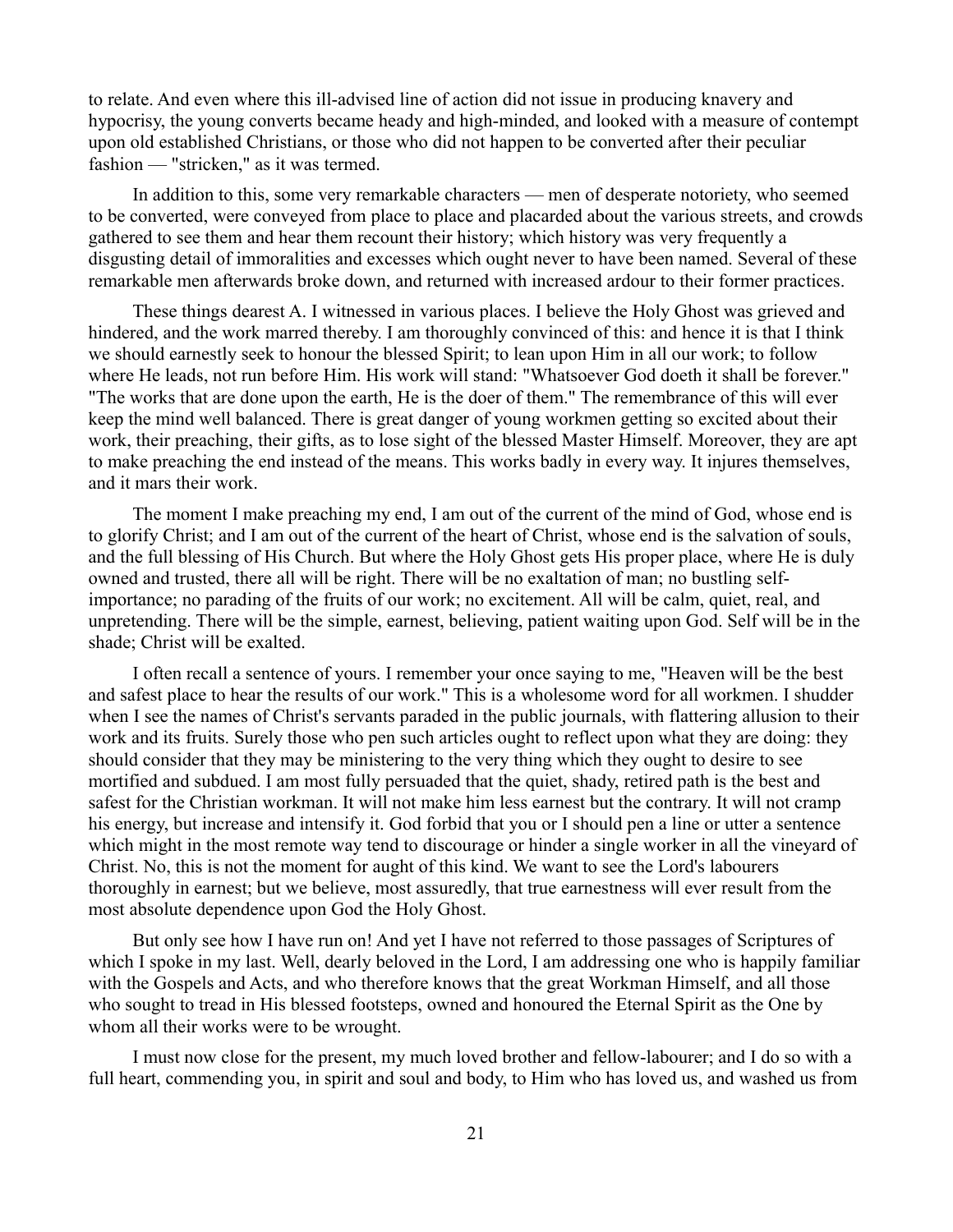our sins in His own blood, and called us to the honoured post of workers, in His gospel field. May He bless you and yours, most abundantly, and increase your usefulness a thousand fold!

As ever, and for ever

Your deeply affectionate fellow worker

### **Letter 3**

There is another point which stands intimately connected with the subject of my last letter, and that is, the place the Word of God occupies in the work of evangelization. In my last letter, as you will remember, I referred to the work of the Holy Ghost, and the immense importance of giving Him His proper place. How clearly the precious Word of God is connected with the action of the Holy Spirit, I need not say. Both are inseparably linked in those memorable words of our Lord to Nicodemus words so little understood — so sadly misapplied: "Except a man be born of water and of the Spirit, he cannot enter into the kingdom of God" (John 3).

Now, you and I, fully believe that in the above passage the Word is presented under the figure of "water." Thank God, we are not disposed to give any credit to the ritualistic absurdity of baptismal regeneration. We are, I believe, most thoroughly convinced that no one ever did, ever will, or ever could, get life by water baptism. That all who believe in Christ ought to be baptised we fully admit; but this is a totally different thing from the fatal error that substitutes an ordinance for the atoning death of Christ, the regenerating power of the Holy Ghost, and the life-giving virtues of the Word of God. I shall not waste your time or my own in combating this error, but at once assume that you agree with me in thinking that when our Lord speaks of being "born of water and of the Spirit," He refers to the Word and the Holy Ghost.

Thus, then, the Word is the grand instrument to be used in the work of evangelization. Many passages of holy Scripture establish this point with such clearness and decision as to leave no room whatever for dispute. In James 1: 18, we read, "Of His own will begat He us with the word of truth." Again, in 1 Peter 1: 23, we read, "Being born again, not of corruptible seed, but of incorruptible, by the word of God, which liveth and abideth forever." I must quote the whole passage because of its immense importance in connection with our subject: "For all flesh is as grass, and all the glory of man as the flower of grass. The grass withereth, and the flower thereof falleth away; but the word of the Lord endureth forever. And this is the word which by the gospel is preached unto you."

This last clause is of unspeakable value to the evangelist. It binds him, in the most distinct manner, to the Word of God as the instrument — the only instrument — the all sufficient instrument, to be used in his glorious work. He is to give the Word to the people; and the more simply he gives it the better. The pure water should be allowed to flow from the heart of God to the heart of the sinner, without receiving a tinge from the channel through which it flows. The evangelist is to preach the Word; and he is to preach it in simple dependence upon the power of the Holy Ghost. This is the true secret of success in preaching.

But dearest A. while I urge this great cardinal point in the work of preaching — and I believe it cannot be too strongly urged — I am very far indeed from thinking that the evangelist should give his hearers a quantity of truth. So far from this, I consider it a very great mistake. He ought to leave this to the teacher, lecturer, or pastor. I often fear that very much of our preaching shoots over the heads of the people, owing to the fact of our seeking rather to unfold truth than to reach souls. We rest satisfied, it may be, with having delivered a very clear forcible lecture, a very interesting and instructive exposition of Scripture, something very valuable for the people of God; but the unconverted hearer has sat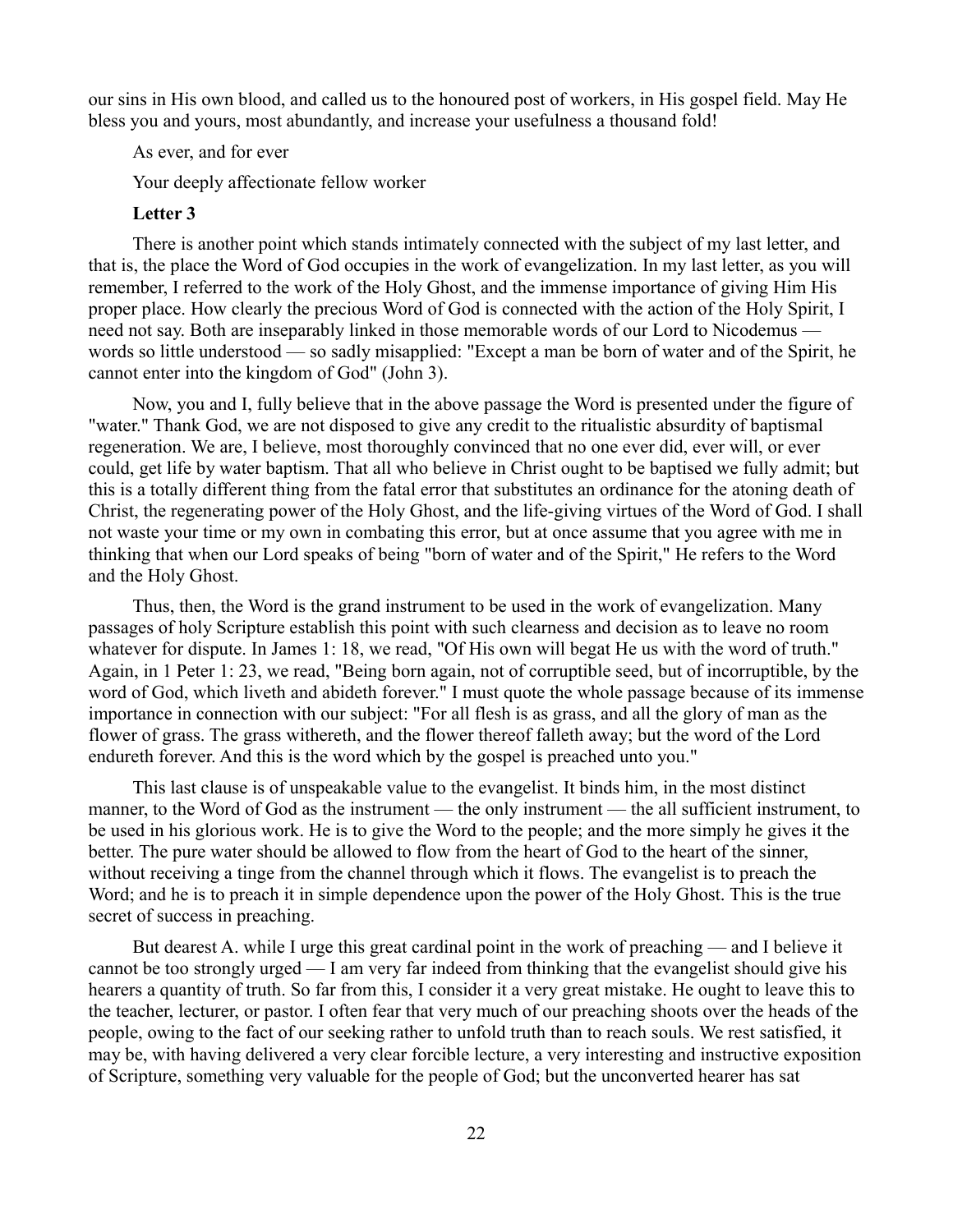unmoved, unreached, unimpressed. There has been nothing for him. The lecturer has been more occupied with his lecture than with the sinner — more taken up with his subject than with the soul.

Now I am thoroughly convinced that this is a serious mistake, and one to which we all — at least I am — very apt to fall. I deplore it deeply and I earnestly desire to correct it. I question if this very mistake may not be viewed as the true secret of our lack of success. But I should not perhaps say "our lack" but my lack. I do not think — so far as I know aught of your ministry — that you are exactly chargeable with the defect to which I am now just referring. Of this, however, you will be the best judge yourself; but of one thing I am certain, namely, that the most successful evangelist is the one who keeps his eye fixed on the sinner, who has his heart bent on the salvation of souls, yea, the one with whom the love for precious souls amounts almost to a passion. It is not the man who unfolds the most truth, but the man who longs most after souls, that will have the most seals to his ministry.

I assert all this, mark you, in the full and clear recognition of the fact with which I commenced this letter, namely, that the Word is the grand instrument in the work of conversion. This fact must never be lost sight of, never weakened. It matters not what agency may be used to make the furrow, or in what form the Word may clothe itself, or by what vehicle it may be conveyed; it is only by "the Word of truth" that souls are begotten.

All this is divinely true, and we would ever bear it in mind. But do we not often find that persons who undertake to preach the gospel (particularly if they continue long in one place) are very apt to leave the domain of the evangelist — most blessed domain! — and travel into that of the teacher and lecturer? This is what I deprecate and deeply deplore. I know I have erred in this way myself, and I mourn over the error. I write in all loving freedom to you — the Lord has of late deepened immensely in my soul the sense of the vast importance of earnest gospel preaching. I do not — God forbid that I should — think the less of the work of a teacher or pastor. I believe that wherever there is a heart that loves Christ, it will delight to feed and tend the precious lambs and sheep of the flock of Christ, that flock which He purchased with His own blood.

But the sheep must be gathered before they can be fed; and how are they to be gathered but by the earnest preaching of the gospel? It is the grand business of the evangelist to go forth upon the dark mountains of sin and error, to sound the gospel trumpet and gather the sheep; and I feel convinced that he will best accomplish this work, not by elaborate exposition of truth; not by lectures however clear valuable, and instructive; not by lovely unfoldings of prophetic, dispensational, doctrinal truth — most precious and important in the right place — but by fervid, pointed, earnest dealing with immortal souls; the warning voice, the solemn appeal, the faithful reasoning of righteousness, temperance, and judgment to come — the awakening presentation of death and judgment, the dread realities of eternity, the lake of fire and the worm that never dies.

In short, it strikes me we want awakening preachers. I fully admit that there is such a thing as teaching the gospel, as well as preaching it. For example, I find teaching the gospel in Rom. 1 - 8, just as I find him preaching the gospel in Acts 13 or Acts 17. This is of the very last importance at all times, inasmuch as there are almost sure to be a number of what we call "exercised souls" at our public preachings, and these need an emancipating gospel — the full, clear, elevated, resurrection gospel.

But admitting all this, I still believe what is needed for successful evangelization is not so much a great quantity of truth as an intense love for souls. Look at that eminent evangelist George Whitefield. What think you was the secret of his success? No doubt you have looked into his printed sermons. Have you found any great breadth of truth in them? I question it. Indeed I must say I have been struck with the contrary. But oh! there was that in Whitefield which you and I may well covet and long to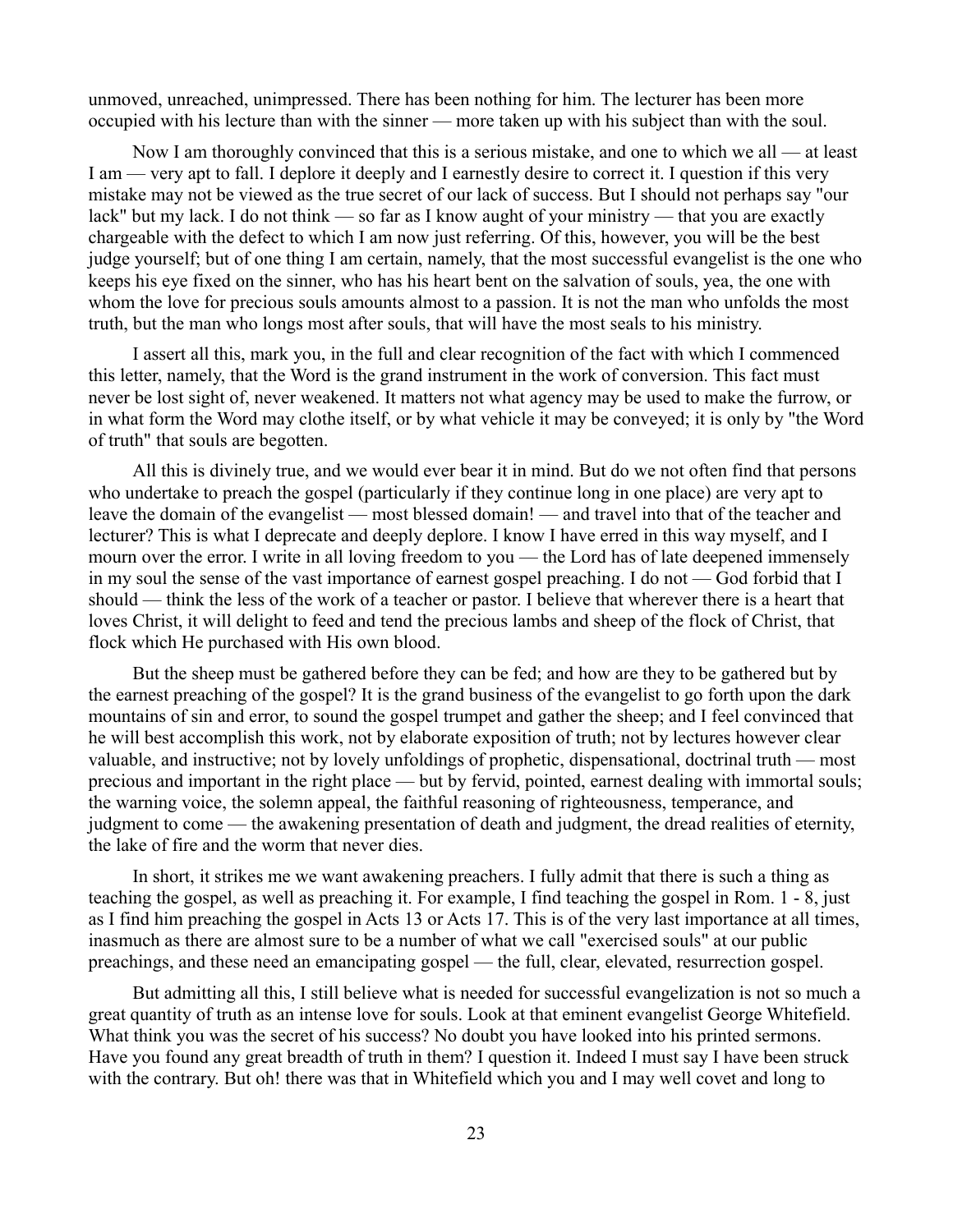cultivate. There was a burning love for souls — a thirst for their salvation — a mighty grappling with the conscience — a bold, earnest, face-to-face dealing with men about their past ways, their present state, their future destiny.

These were the things that God owned and blessed; and He will own and bless them still. I am persuaded — I write as under the very eye of God — that if our hearts are bent upon the salvation of souls, God will use us in that divine and glorious work. But on the other hand, if we abandon ourselves to the withering influences of a cold, heartless, godless fatalism; if we content ourselves with a formal and official statement of the gospel — a very cheerless sort of thing; if, to use a vulgar phrase, our preaching is on the principle of "take it or leave it," need we wonder if we do not see conversions? The wonder would be if there were any to see.

No; no, I believe we want to look seriously into this great practical subject. It demands the solemn and dispassionate consideration of all who are engaged in the work. There are dangers on all sides. There are conflicting opinions on all sides. But I cannot conceive how any Christian man can be satisfied to shirk the responsibility of looking after souls. A man may say, "I am not an evangelist; that is not my line; I am more of a teacher, or a pastor." Well, I understand this; but will any one tell me that a teacher or pastor may not go forth in earnest longing after souls? I cannot admit it for a moment.

Nay more; it does not matter in the least what a man's gift is, or even though he should not possess any prominent gift at all, he can and ought, nevertheless, to cultivate a longing desire for the salvation of souls. Would it be right to pass a house on fire, without giving warning, even though one were not a member of the fire brigade? Should we not seek to save a drowning man, even though we could not command the use of a patent life-boat? Who in his senses would maintain aught so monstrous? So, in reference to souls, it is not so much a gift or knowledge of truth that is needed, as a deep and earnest longing for souls — a keen sense of their danger, and a desire for their rescue.

Ever, dearest A.

Your deeply affectionate yoke fellow.

## **Letter 4**

When I took up my pen to address you in my first letter, I had no idea that I should have occasion to extend the series to a fourth. However, the subject is one of intense interest to me; and there are just two or three points further on which I desire very briefly to touch.

In the first place I deeply feel our lack of a prayerful spirit in carrying on the work of evangelization. I have referred to the subject of the Spirit's work; and also to the place which God's Word ought ever to get; but it strikes me we are very deficient in reference to the matter of earnest, persevering, believing prayer. This is the true secret of power. "We," say the apostles, "will give ourselves continually to prayer and to the ministry of the Word."

Here is the order: "Prayer, and the ministry of the Word." Prayer brings in the power of God; and this is what we want. It is not the power of eloquence, but the power of God; and this can only be had by waiting upon Him. "He giveth power to the faint; and to them that have no might He increaseth strength. Even the youths shall faint and be weary, and the young men shall utterly fall: but they that wait upon the Lord shall renew their strength; they shall mount up with wings as eagles; they shall run, and not be weary; and they shall walk, and not faint" (Isa. 40: 29-31).

It seems to me that we are far too mechanical, if I may so express myself, in the work. There is too much of what I may call going through a service. I greatly fear that some of us are more on our legs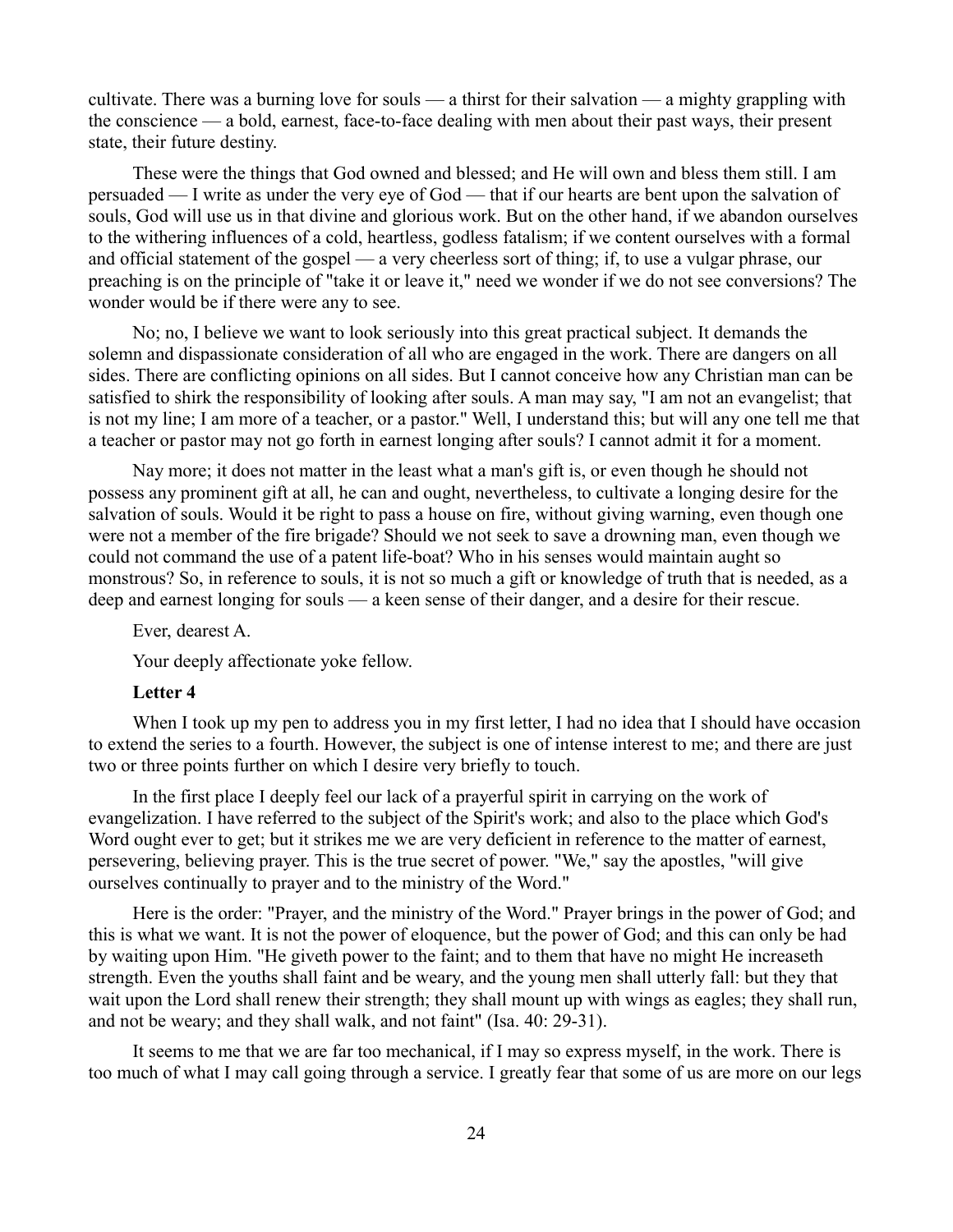than on our knees; more in the railway carriage than in the closet; more on the road than in the sanctuary; more before men than before God. This will never do. It is impossible that our preaching can be marked by power and crowned with results, if we fail in waiting upon God. Look at the blessed Master Himself — that great Workman. See how often He was found in prayer. At His baptism; at His transfiguration; previous to the appointment and mission of the twelve. In short, again and again we find that blessed One in the attitude of prayer. At one time He rises up a great while before day, in order to give Himself to prayer. At another time He spends the whole night in prayer, because the day was given up to work.

What an example for us! May we follow it! May we know a little better what it is to agonise in prayer. How little we know of this! — I speak for myself. It sometimes appears to me as if we were so much taken up with preaching engagements that we have no time for prayer — no time for closet work — no time to be alone with God. We get into a sort of whirl of public work; we rush from place to place, from meeting to meeting, in a prayerless, barren condition of soul. Need we wonder at the little result? How could it be otherwise when we so fail in waiting upon God? We cannot convert souls — God alone can do this; and if we go on without waiting on Him, if we allow public preaching to displace private prayer, we may rest assured our preaching will prove barren and worthless. We really must "give ourselves to prayer" if we would succeed in the "ministry of the Word."

Nor is this all. It is not merely that we are lacking in the holy and blessed practice of private prayer. This is, alas! too true, as I have said. But there is more than this. We fail in our public meetings for prayer. The great work of evangelization is not sufficiently remembered in our prayer-meetings. It is not definitely, earnestly, and constantly kept before God in our public reunions. It may occasionally be introduced in a cursory, formal manner, and then dismissed. Indeed, I feel there is a great lack of earnestness and perseverance in our prayer-meetings generally, not merely as to the work of the gospel, but as to other things as well. There is frequently great formality and feebleness. We do not seem like men in earnest. We lack the spirit of the widow in Luke 18, who overcame the unjust judge by the bare force of her importunity. We seem to forget that God will be inquired of; and that He is a rewarder of them that diligently seek Him.

It is of no use for any one to say, "God can work without our earnest pleading; He will accomplish His purposes; He will gather out His own." We know all this; but we know also that He who has appointed the end has appointed the means; and if we fail in waiting on Him, He will get others to do His work. The work will be done, no doubt, but we shall lose the dignity, the privilege, and the reward of working. Is this nothing? Is it nothing to be deprived of the sweet privilege of being coworkers with God, of having fellowship with Him in the blessed work which He is carrying on? Alas! that we prize it so little. Still we do prize it; and perhaps there are few things in which we can more fully taste this privilege than in united earnest prayer. Here every saint can join. Here all can add their cordial Amen. All may not be preachers; but all can pray — all join in prayer; all can have fellowship.

And do you not find that there is always a stream of deep and real blessing where the assembly is drawn out in earnest prayer for the gospel, and for the salvation of souls? I have invariably seen it, and hence it is always a source of unspeakable comfort, joy, and encouragement to my heart when I see the assembly stirred up to pray, for then I am sure God is going to give copious showers of blessing.

Moreover, when this is the case, when this most excellent spirit pervades the whole assembly, you may be sure there will be no trouble as to what is called "the responsibility of the preaching." It will be all the same who does the work, provided it is done as well as it can be. If the assembly is waiting upon God, in earnest intercession for the progress of the work, it will not be a question as to the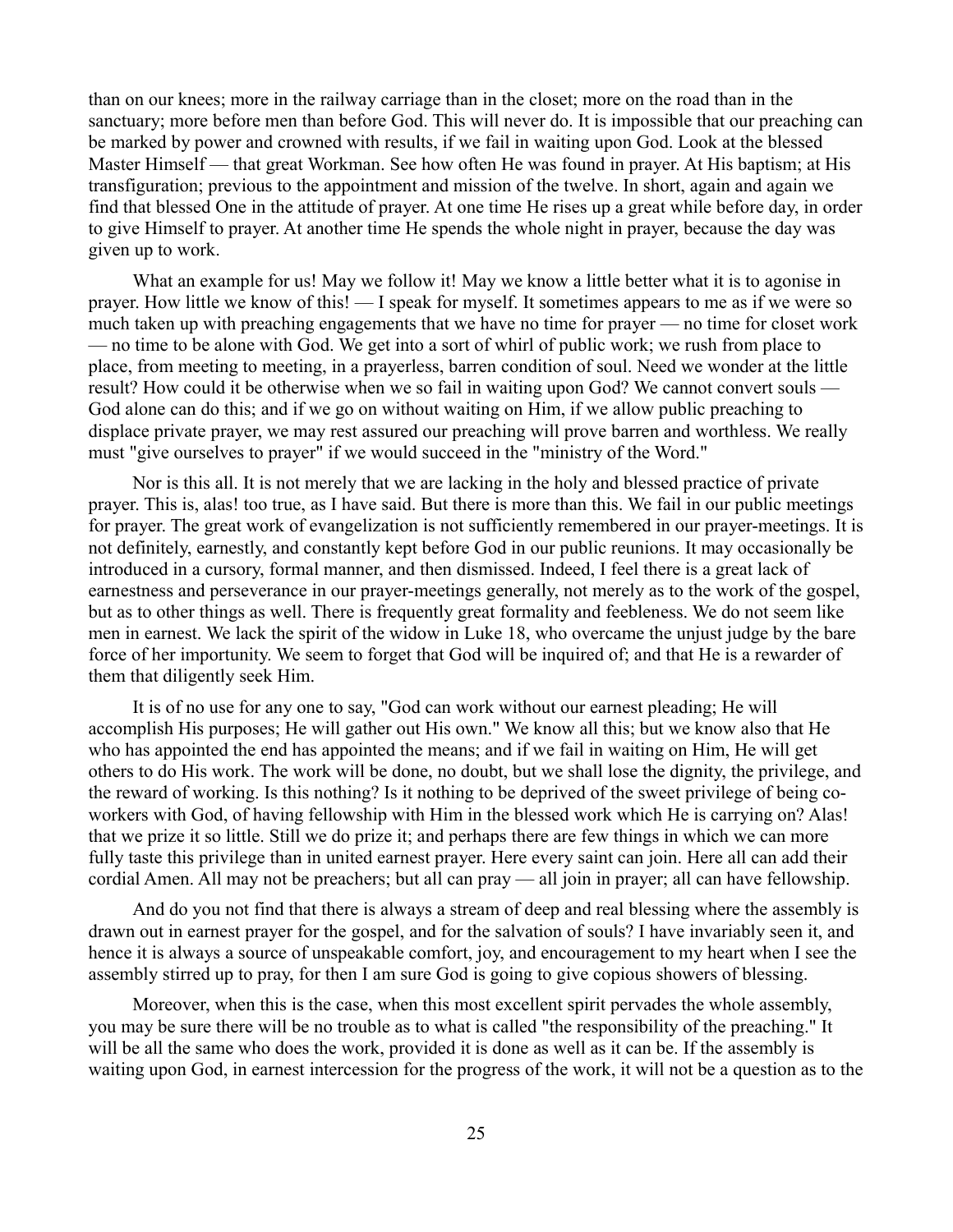one who is to take the preaching, provided Christ is preached and souls are blessed.

Then there is another thing which has of late occupied my mind a good deal; and that is our method of dealing with young converts. Most surely there is immense need of care and caution, lest we be found accrediting what is not the genuine work of God's Spirit at all. There is very great danger here. The enemy is ever seeking to introduce spurious materials into the assembly, in order that he may mar the testimony and bring discredit upon the truth of God.

All this is most true, and demands our serious consideration. But does it not seem to you that we often err on the other side? Do we not often, by a stiff and peculiar style, cast a chill upon young converts? Is there not frequently something repulsive in our spirit and deportment? We expect young Christians to come up to a standard of intelligence which has taken us years to attain. Nor this only. We sometimes put them through a process of examination which only tends to harass and perplex.

Now assuredly this is not right. The Spirit of God would never puzzle, perplex, or repulse a dear anxious inquirer — never, no never. It could never be according to the mind or heart of Christ to chill the spirit of the very feeblest lamb in all His blood-bought flock. He would have us seeking to lead them on gently and tenderly — to soothe, nourish, and cherish them, according to all the deep love of His heart. It is a great thing to lay ourselves out, and hold ourselves open to discern and appreciate the work of God in souls, and not to mar it by placing our own miserable crotchets as stumbling-blocks in their pathway. We need divine guidance and help in this as much as in any other department of our work. But, blessed be God, He is sufficient for this as for all beside. Let us only wait on Him: let us cling to Him, and draw upon His exhaustless treasury for each case as it arises, for exigence of every hour. He will never fail a trusting, expectant, dependent heart.

I must now close this series of letters. I think I have touched most, if not all, of the points which I had in my mind. You will, I trust, bear in mind that I have, in all these letters, simply jotted down my thoughts in the utmost possible freedom, and in all the intimacy of true brotherly friendship. I have not been writing a formal treatise, but pouring out my heart to a beloved friend and yoke-fellow. This must be borne in mind by all who may read these letters.

May God bless and keep you. May He crown your labours with His richest and best blessing! May He keep you from every evil work, and preserve you unto His own everlasting kingdom! Ever believe me my dearest A.

Your deeply affectionate

Quick and powerful is the word,

Sharper than a two edged sword;

Wielded by the Spirits hand,

Nothing can its force withstand.

How its power was felt of old,

They who felt its power have told;

Many were the wonders wrought,

Multitudes to Jesus brought

Mighty God — who's word it is.

Hear our prayer and grant us this;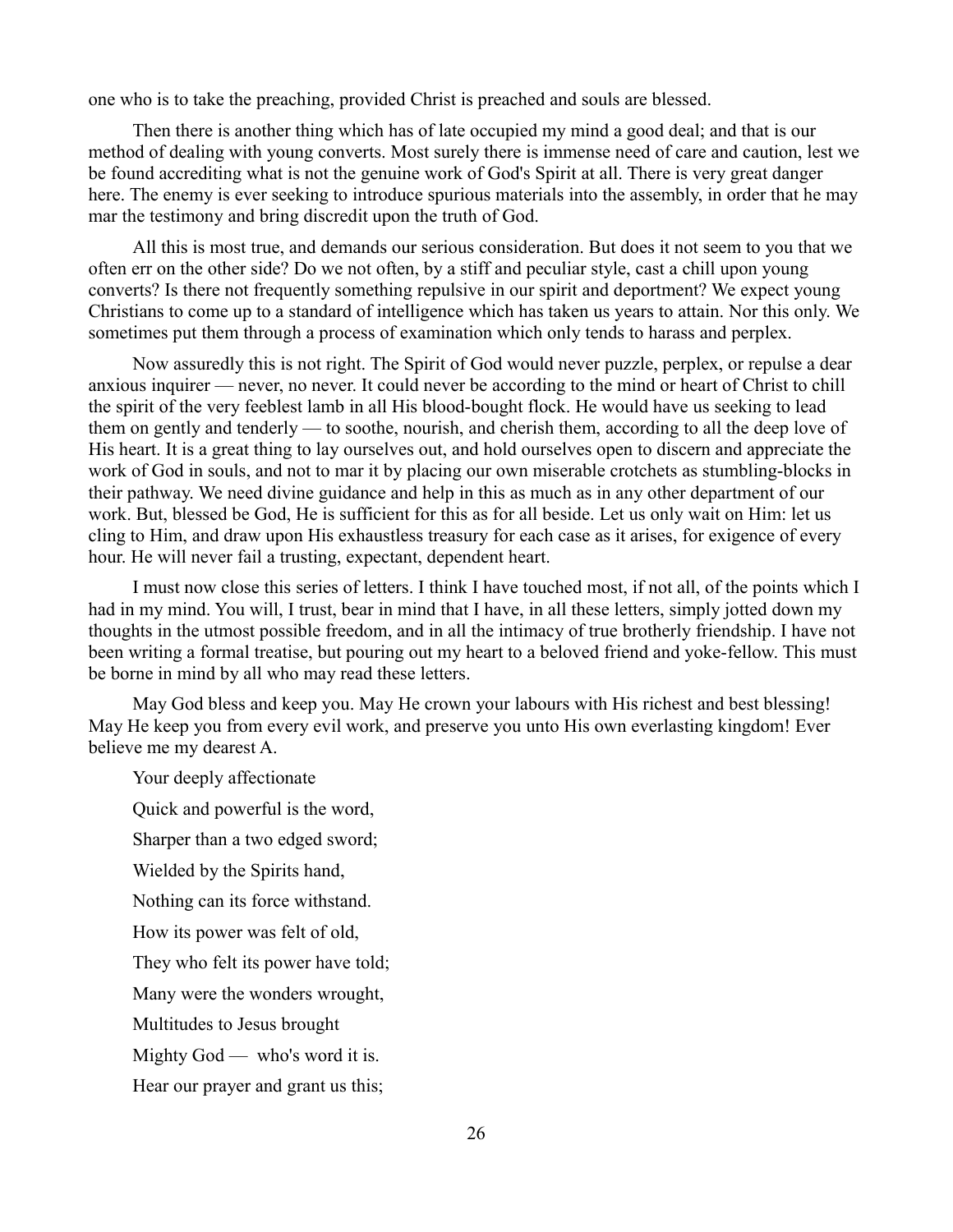What Thy power has done before

By Thy Spirit do once more.

#### **Letter 5**

It seems as though I must once more take up my pen to address you on certain matters connected with the work of evangelisation, which have forced themselves upon my attention for some time past. There are three distinct branches of the work which I long to see occupying a far more definite and prominent place among us; and these are, the tract depot, the gospel preaching, and the Sunday-school.

It strikes me that the Lord is awakening attention to the importance of the tract depot as a valuable agency in the work of evangelization; but I question if we, on this side of the Atlantic, are thoroughly in earnest on the subject. How is this? Have books and tracts lost their interest and value in our eyes? Or does the fault lie in the mode of conducting our tract depots? To my mind there seems to be something lacking in reference to this matter.

I would fain see a well-conducted depot in every important town; by "well-conducted" I mean one taken up and carried on as a direct service to the Lord, in true love for souls, deep interest in the spread of the truth, and at the same time in a sound business way. I have known several depots fall to the ground through lack of business habits on the part of the conductors. They seemed very earnest, sincere persons, but quite unfit to conduct a business. In short, they were persons in whose hands any business would have fallen through. For example I have visited some places wherein the tract depot was managed, or rather mismanaged, by invalids. In one place, I found the business in the hands of a poor old bed-ridden woman. She was a most dear person, and it was quite delightful to spend an hour by her bedside, but how could she possibly manage a depot. I believe she had been confined to her bed for three years. One might pass her door for years, and never know that there was such a thing as a tract or a book to be had. There was no shop, no advertisements, no sort of exposure of the tracts in the window.

Nor is this an isolated instance. If it were, I should pass it over in silence. In many a large town, an obscure room in a backstreet a few tracts bundled together in dust and disgraceful confusion.

Now I should like to know who could be expected to purchase tracts under such circumstances. Most assuredly, the generality of persons would not do so. Then in many places there is the most deplorable failure as to the valuable and interesting work of conducting a depot. How can we best reach the people for whom the tracts and books are prepared? I believe by having the books and tracts exposed for sale in a shop window, where that is possible, so that people may see them as they pass, and step in and purchase what they want. Many a soul has been laid hold of in this way. Many, I doubt not, have been saved and blessed by means of tracts, seen for the first time in a shop window or arranged on a counter. But where there is no such opportunity, the assembly's meeting room is the tract depot's natural home.

There is, manifestly, a real want of a tract depot in every large town, conducted by some one of intelligence and sound business habits, who would be able to speak to persons about the tracts, and to recommend such as might prove helpful to anxious inquirers after truth. In this way, I feel persuaded, much good might be done. The Christians in the town would know where to go for tracts, not only for their own personal reading, but also for general distribution. Surely if a thing is worth doing at all, it is worth doing well; and if the tract depot be not worth attending to, we know not what is.

The tract depot must be taken up in direct service to Christ. I feel assured that where it is so taken up and so carried on, in energy, zeal, and integrity, the Lord will own it and He will make it a blessing.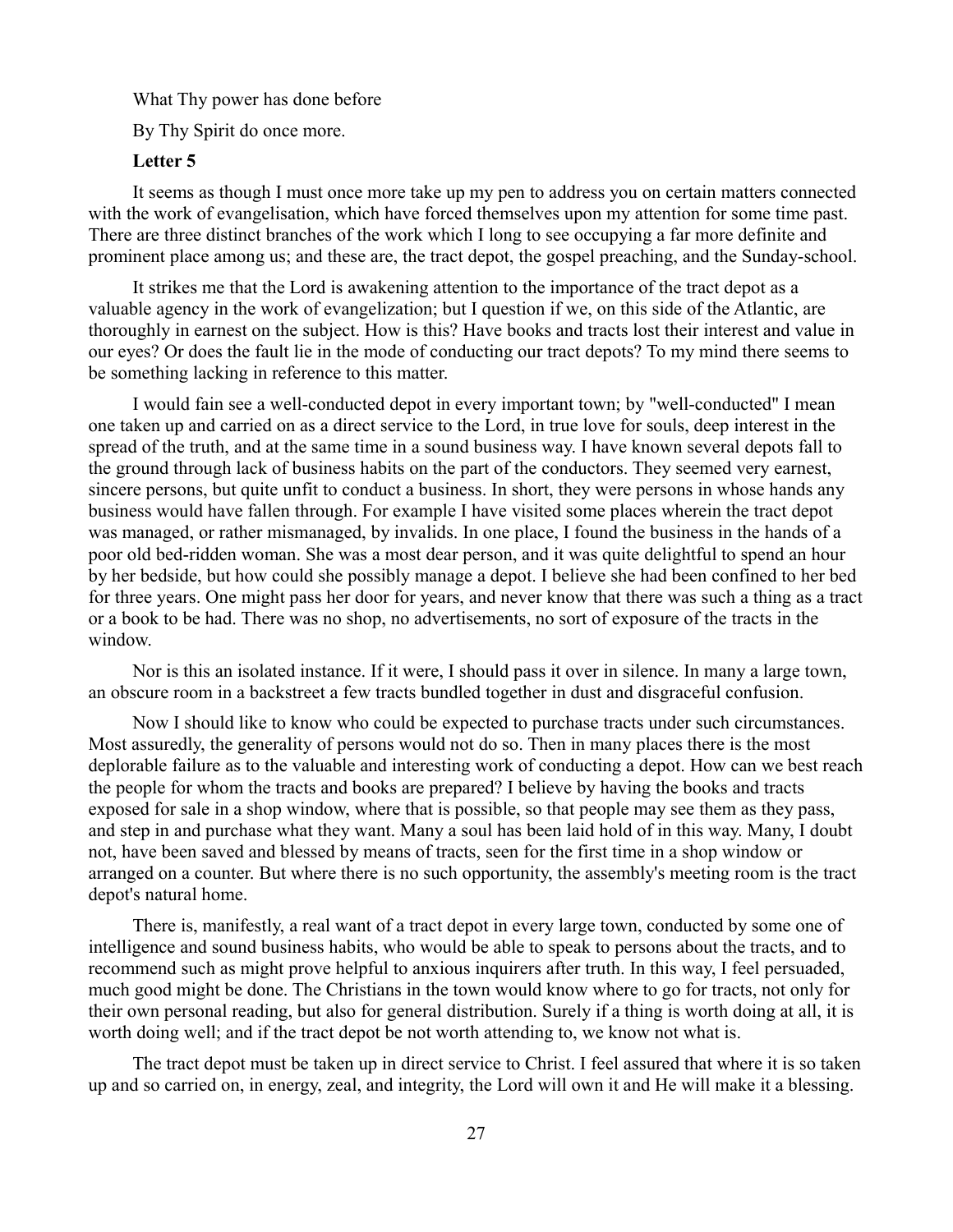Is there no one who will take up this valuable work for Christ's sake and not for the sake of remuneration? Is there no one who will enter upon it in simple faith, looking to the living God?

Here lies the root of the matter. For this branch of the work, as for every other branch, we need those who trust God and deny themselves. It seems to me that a grand point would be gained if the tract depot were placed on its proper footing, and viewed as an integral part of the evangelistic work, to be taken up in responsibility to the Lord and carried on in the energy of faith in the living God. Every branch of gospel work — the depot, the preaching, the Sunday-school — must be carried on in this way. It is all well and most valuable to have fellowship — full cordial fellowship, in all our service; but if we wait for fellowship and co-operation in the starting of work which comes within the range of personal, as well as collective, responsibility, we shall find ourselves very much behind — or the work may not be done at all.

I shall have occasion to refer more particularly to this point, when I come to treat of the preaching and the Sunday-school. All I want now, is to establish the fact that the tract depot is a branch, and a most important and efficient branch, of evangelistic work. If this be thoroughly grasped by our friends, a great point is gained. I must confess to you that my moral sense has often been grievously offended by the cold, commercial style in which the publishing and sale of books and tracts are spoken of — a style befitting perhaps a mere commercial business, but most offensive when adopted in reference to the precious work of God.

I admit in the fullest way — nay, I actually contend for it — that the proper management of the depot demands good sound business habits, and upright business principles. But at the same time I am persuaded that the tract depot will never occupy its true ground — never realize the true idea, never reach the desired end — until it is firmly fixed on its holy basis, and viewed as an integral part of that most glorious work to which we are called — even the work of active, earnest, persevering evangelization.

And this work must be taken up in the sense of responsibility to Christ, and in the energy of faith in the living God. It will not do for an assembly of Christians, or some wealthy individual, to take up an inefficient portage, and commit to such an one the management of the affair in order to afford a means of living. It is most blessed for all to have fellowship in the work; but I am thoroughly convinced that the work must be taken up in direct service to Christ, to be carried on in love for souls, and real interest in the spread of the truth.

### **Letter 6**

I have, in some of the earlier letters of this series, dwelt upon the unspeakable importance of keeping up with zeal and constancy, a faithful preaching of the gospel — a distinct work of evangelization, carried on in the energy of love to precious souls, and with direct reference to the glory of Christ — a work bearing entirely upon the unconverted, and therefore quite distinct from the work of teaching, lecturing, or exhorting, in the bosom of the assembly; which latter is, I need not say, of equal importance in the mind of our Lord Christ.

My object in referring again to this subject is to call your attention to a point in connection with it, respecting which, it seems to me, there is a great want of clearness amongst some of our friends. I question if we are, as a rule, thoroughly clear as to the question of individual responsibility in the work of the gospel. I admit, of course, that the teacher or lecturer is called to exercise his gift, to a very great extent, on the same principle as the evangelist; that is, on his own personal responsibility to Christ; and that the assembly is not responsible for his individual services; unless indeed he teach unsound doctrine, in which case the assembly is bound to take it up.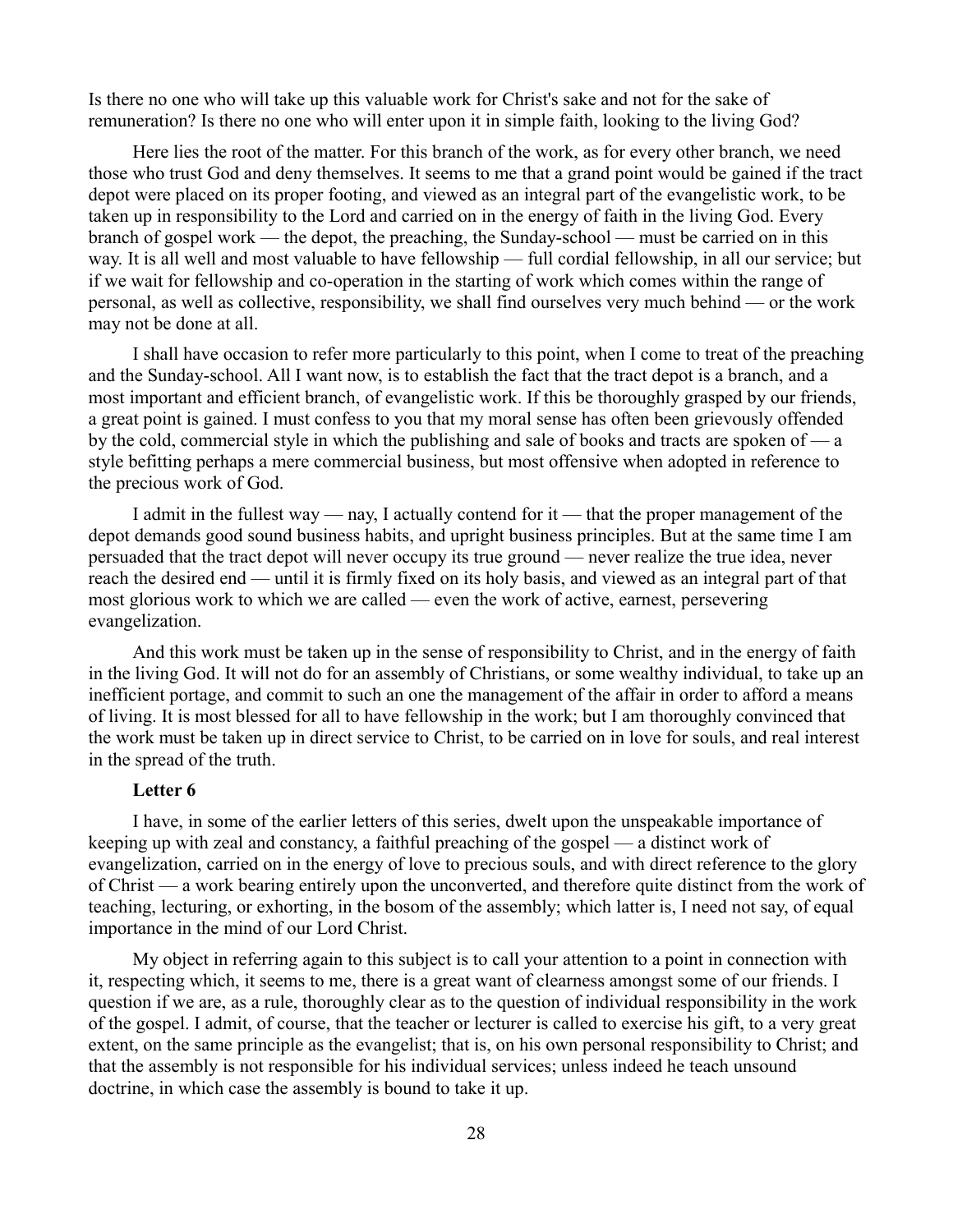But my business is with the work of the evangelist; and he is to carry on his work outside of the assembly. His sphere of action is the wide, wide world. "Go ye into all the world, and preach the gospel to every creature." Here is the sphere and here the object of the evangelist — "All the world" — "Every creature." He may go forth from the bosom of the assembly, and return thither again laden with his golden sheaves; nevertheless he goes forth in the energy of personal faith in the living God, and on the ground of personal responsibility to Christ; nor is the assembly responsible for the peculiar mode in which he may carry on his work. No doubt the assembly is called into action when the evangelist introduces the fruit of his work in the shape of souls professing to be converted, and desiring to be received into fellowship at the Lord's table. But this is another thing altogether, and must be kept distinct. The evangelist must be left free: this is what I contend for. He must not be tied down to certain rules or regulations, nor cramped by special conventionalities. There are many things which a largehearted evangelist willfeel perfectly free to do which might not commend themselves to the spiritual judgment and feelings of some in the assembly; but, provided he does not traverse any vital or fundamental principle, such persons have no right to interfere with him.

And be it remembered dearest A, when I use the expression, "spiritual judgment and feelings," I am taking the very highest possible view of the case, and treating the objector with the highest respect. I feel this is but right and proper. Every true man has a right to have his feelings and judgment — not to speak of conscience — treated with all due respect. There are, alas! everywhere, men of narrow mind, who object to everything that does not square with their own notions — men who would fain tie the evangelist down to the exact line of things and mode of acting which according to their thinking would suit the assembly of God's people when gathered for worship at the table of the Lord.

All this is a thorough mistake. The evangelist should pursue the even tenor of his way, regardless of all such narrowness and meddling. Take, for example, the matter of singing hymns. The evangelist may feel perfectly free to use a class of hymns or gospel songs which would be wholly unsuitable for the assembly. The fact is, he sings the gospel for the same object that he preaches it, namely, to reach the sinner's heart. He is just as ready to sing "Come" as to preach it.

Such is the judgment which I have had on this subject for many years, though I am not quite sure if it will fully commend itself to your spiritual mind. It strikes me we are in danger of slipping into Christendom's false notion of "establishing a cause," and "organising a body." Hence it is that the four walls in which the assembly meets are regarded by many as a "chapel," and the evangelist who happens to preach there is looked upon as "the minister of the chapel."

All this has to be carefully guarded against: but my object in referring to it now is to clear up the point with respect to the gospel preaching. The true evangelist is not the minister of any chapel; or the organ of any congregation; or the representative of a body; or the paid agent of any society. No; he is the ambassador of Christ — the messenger of a God of love — the herald of glad tidings. His heart is filled with love to souls; his lips anointed by the Holy Ghost; his words clothed with heavenly power. Let him alone! Fetter him not by your rules and regulations! Leave him to his work and to his Master!

And further, bear in mind that the Church of God can afford a platform broad enough for all sorts of workmen and every possible style of work, provided only that foundation truth be not disturbed. It is a fatal mistake to seek to reduce every one and every thing to a dead level. Christianity is a living, a divine reality. Christ's servants are sent by Him, and to Him they are responsible. "Who art thou that judgest another man's servant? To his own master he standeth or falleth" (Rom. 14).

We may depend upon it these things demand our serious consideration, if we do not want to have the blessed work of evangelization marred in our hands.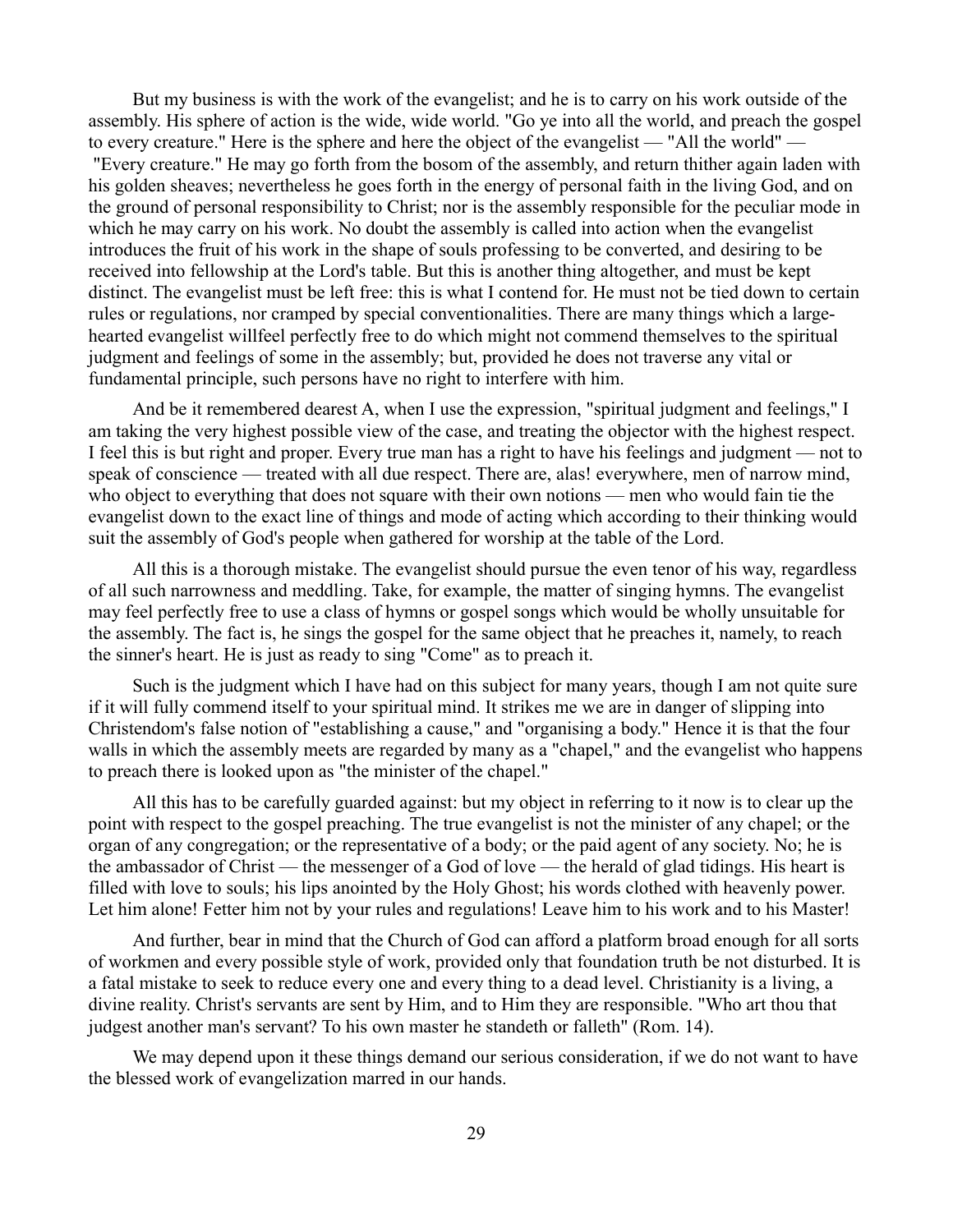I have just one other point that I would refer to before closing my letter, as it has been rather a vexed question in certain places — I allude to what has been termed "the responsibility of the preaching." How many of our friends have been and are harassed about this question! And why? I am persuaded that it is from not understanding the true nature, character, and sphere of the work of evangelization. Hence we have had some persons contending for it that the Sunday evening preaching should be left open. "Open to what?" That is the question. In too many cases it has proved to be "open" to a character of speaking altogether unsuited to many who had come there, or who had been brought by friends, expecting to hear a full, clear, earnest gospel. On such occasions our friends have been disappointed, and the unconverted perfectly unable to understand the meaning of the service. Surely such things ought not to be; nor would they be if men would only discern the simplest thing possible, namely, the distinction between all meetings in which Christ's servants exercise their ministry on their own personal responsibility, and all meetings which are purely reunions of the assembly, whether for the Lord's Supper, for prayer, or for any other purpose whatsoever.

Your deeply affectionate

### **LETTER 7**

Through want of space I was obliged to close my last letter without even touching upon the subject of the Sunday-school: I must, however, devote a page or two to a branch of work which has occupied a very large place in my heart for thirty years. I should deem my series incomplete were this subject left untouched.

Some may question how far the Sunday-school can be viewed as an integral part of the work of evangelization. I can only say it is mainly in this light I regard it. I look upon it as one great and most interesting branch of gospel work. The superintendent of the Sunday-school and the teacher of the Sunday-school class are workers in the wide gospel field, just as distinctly as the evangelist or preacher of the gospel.

I am fully aware that a Sunday-school differs materially from an ordinary gospel preaching. It is not convened in the same way, or conducted in the same manner. There is, if I may so express myself, a union of the parent, the teacher, and the evangelist, in the person of the Sunday-school worker. For the time being he takes the place of the parent: he seeks to do the duty of a teacher; but he aims at the object of the evangelist — that priceless object, the salvation of the souls of the precious little ones committed to his charge. As to the mode in which he gains his end — as to the details of his work — as to the varied agencies which he may bring to bear, he alone is responsible.

I am aware that exception is taken to the Sunday-school on the ground that its tendency is to interfere with parental or domestic training. Now I must confess that I cannot see any force whatever in this objection. The true object of the Sunday-school is not to supersede parental training, but to help it where it exists, or to supply its lack where it does not exist. There are, as you and I well know, hundreds of thousands of dear children who have no parental training at all. Thousands have no parents, and thousands more have parents who are far worse than none. Look at the multitudes that throng the lanes, alleys, and courtyards of our large cities and towns, who seem hardly a degree above mere animal existence — yea, many of them like little incarnate demons.

Who can think upon all these precious souls without wishing a hearty God-speed to all true Sunday-school workers, and earnestly longing for more thorough earnestness and energy in that most blessed work?

I say "true" Sunday-school workers, because I fear that many engage in the work who are not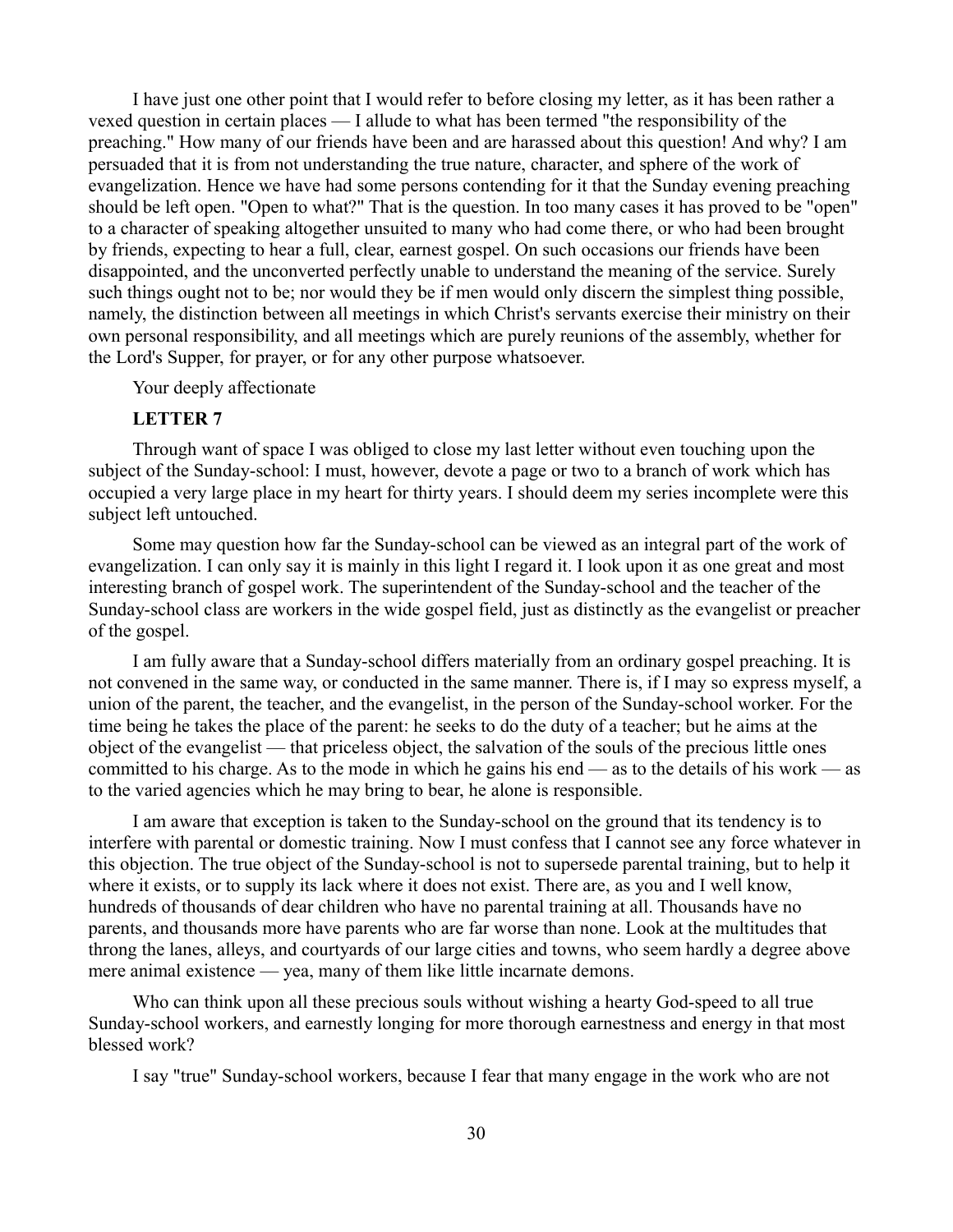true, not real, not fit. Many, I fear, take it up as a little bit of fashionable religious work, suited to the younger members of the religious communities. Many, too, view it as a kind of set-off to a week of self-indulgence, folly, and worldliness. All such persons are an actual hindrance rather than a help to this sacred service.

Then again, there are many who sincerely love Christ, and long to serve Him in the Sundayschool, but who are not really fitted for the work. They are deficient in tact, energy, order, and rule. They lack that power to adapt themselves to the children, and to engage their young hearts, which is so essential to the Sunday-school worker.

It is a great mistake to suppose that every one who stands idle in the market-place is fit to turn into this particular branch of Christian labour. On the contrary, it needs a person thoroughly fitted of God for it; and if it be asked, "How are we ever to be supplied with suited agents for this branch of evangelistic service?" I reply, Just in the same way as you are to be supplied in any other department by earnest, persevering, believing prayer.

I am most thoroughly persuaded that if Christians were more stirred up by God's Spirit to feel the importance of the Sunday school — if they could only seize the idea that it is, like the tract depot and the preaching, part and parcel of that most glorious work to which we are called in these closing days of Christendom's history — if they were more permeated by the idea of the evangelistic nature and object of Sunday-school work, they would be more instant and earnest in prayer, both in the closet and in the public assembly, that the Lord would raise up in our midst a band of earnest, devoted, wholehearted Sunday-school workers.

This is the lack; and may God, in His abounding mercy, supply it! He is able, and surely He is willing. But then He will be waited on and inquired of; and "He is the rewarder of them that diligently seek Him." I think we have much cause for thankfulness and praise for what has been done in the way of Sunday-schools during the last few years. I well remember the time when many of our friends seemed to overlook this branch of work altogether. Even now many treat it with indifference, thus weakening the hand and discouraging the hearts of those engaged in it.

But I shall not dwell upon this, inasmuch as my theme is the Sunday-school, and not those who neglect or oppose it. I bless God for what I see in the way of encouragement. I have often been exceedingly refreshed and delighted by seeing some of our very oldest friends rising from the table of their Lord, and proceeding to arrange the benches on which the dear little ones were soon to be ranged to hear the sweet story of a Saviour's love. And what could be more lovely, more touching, or more morally suited, than for those who had just been remembering the Saviour's dying love to seek, even by the arrangement of the benches, to carry out His living words, "Suffer the little children to come unto Me"?

There is very much I should like to add as to the mode of working the Sunday-school; but perhaps it is just as well that each worker should be wholly cast upon the living God for counsel and help as to details. We must ever remember that the Sunday-school, like the tract depot and the preaching, is entirely a work of individual responsibility. This is a grand point; and where it is fully understood, and where there is real earnestness of heart and singleness of eye, I believe there will be no great difficulty as to the particular mode of working. A large heart, and a fixed purpose to carry on the great work and fulfil the glorious mission committed to us, will effectually deliver us from the withering influence of crotchets and prejudices — those miserable obstructions to all that is lovely and of good report.

May God pour out His blessing on all Sunday-schools, upon the pupils, the teachers, and the